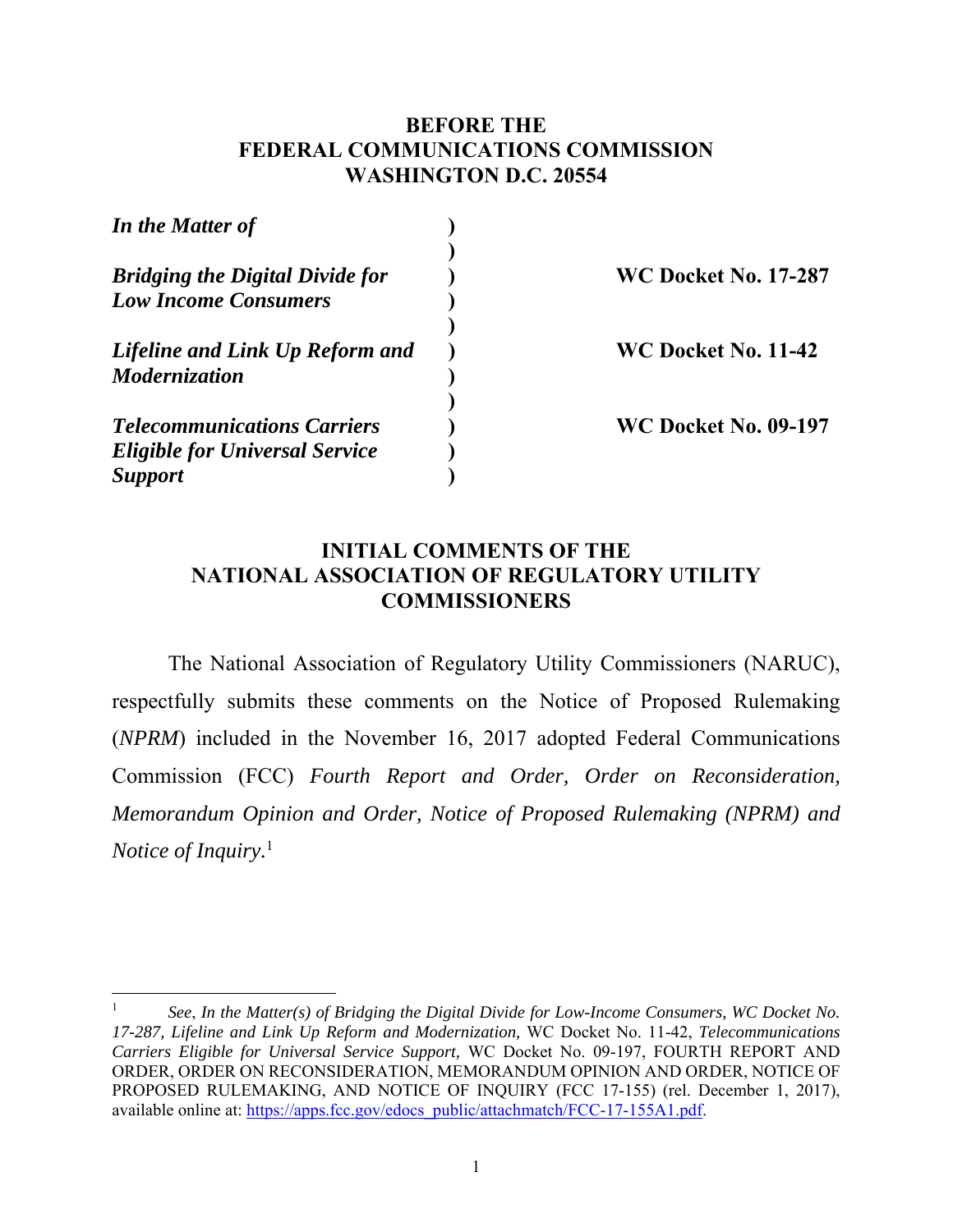### **NARUC'S INTEREST**

NARUC is a nonprofit organization founded in 1889. Its members include the government agencies in the fifty States, the District of Columbia, Puerto Rico, and the Virgin Islands charged with regulating the activities of telecommunications,<sup>2</sup> energy, and water utilities. NARUC is recognized by Congress in several statutes<sup>3</sup> and consistently by the Courts,<sup>4</sup> as well as a host of federal agencies,<sup>5</sup> as the proper entity to represent the collective interests of State utility commissions*.* In the Telecommunications Act,<sup>6</sup> Congress references NARUC as "the national

 2 NARUC's member commissions have oversight over intrastate telecommunications services and particularly the local service supplied by incumbent and competitive local exchange carriers (LECs). These commissions are obligated to ensure that local phone service is provided universally at just and reasonable rates. They have a further interest to encourage LECs to take the steps necessary to allow unfettered competition in the intrastate telecommunications market as part of their responsibilities in implementing: (1) State law and (2) federal statutory provisions specifying LEC obligations to interconnect and provide nondiscriminatory access to competitors. *See, e.g.,* 47 U.S.C. § 252 (1996).

<sup>3</sup> *See* 47 U.S.C. §410(c) (1971) (Congress designated NARUC to nominate members of Federal-State Joint Board to consider issues of common concern); *see also* 47 U.S.C. §254 (1996); *see also NARUC, et al. v. ICC*, 41 F.3d 721 (D.C. Cir 1994) (explaining that "[c]arriers, to get the cards, applied to . . . [NARUC], an interstate umbrella organization that, as envisioned by Congress, played a role in drafting the regulations that the ICC issued to create the "bingo card" system").

<sup>4</sup> *See, e.g*., *U.S. v. Southern Motor Carrier Rate Conference, Inc*., 467 F. Supp. 471 (N.D. Ga. 1979), *aff'd* 672 F.2d 469 (5th Cir. 1982), *aff'd en banc on reh'g,* 702 F.2d 532 (5th Cir. 1983), *rev'd on other grounds,* 471 U.S. 48 (1985) (noting that "[t]he District Court permitted [NARUC] to intervene as a defendant. Throughout this litigation, the NARUC has represented the interests of the Public Service Commissions of those States in which the defendant rate bureaus operate." 471 U.S. 52, n. 10. *See also*, *Indianapolis Power and Light Co. v. ICC*, 587 F.2d 1098 (7th Cir. 1982); *Washington Utilities and Transportation Commission v. FCC*, 513 F.2d 1142 (9th Cir. 1976); *compare*, *NARUC v. FERC*, 475 F.3d 1277 (D.C. Cir. 2007); *NARUC v. DOE*, 851 F.2d 1424, 1425 (D.C. Cir. 1988); *NARUC v. FCC*, 737 F.2d 1095 (D.C. Cir. 1984), *cert. denied*, 469 U.S. 1227 (1985).

<sup>5</sup> NRC Atomic Safety and Licensing Board *Memorandum and Order* (Granting Intervention to Petitioners and Denying Withdrawal Motion), LBP-10-11, *In the Matter of U.S. Department of Energy (High Level Waste Repository)* Docket No. 63-001-HLW; ASLBP No. 09-892-HLW-CABO4, *mimeo* at 31 (June 29, 2010) ("We agree with NARUC that, because state utility commissioners are responsible for protecting ratepayers' interests and overseeing the operations of regulated electric utilities, these economic harms constitute its members' injury-in-fact.")

<sup>6</sup>  *Communications Act of 1934*, as amended by the *Telecommunications Act of 1996*, 47 U.S.C. §151 *et seq*., Pub.L.No. 101-104, 110 Stat. 56 (1996) (West Supp. 1998) ("Act" or "1996 Act").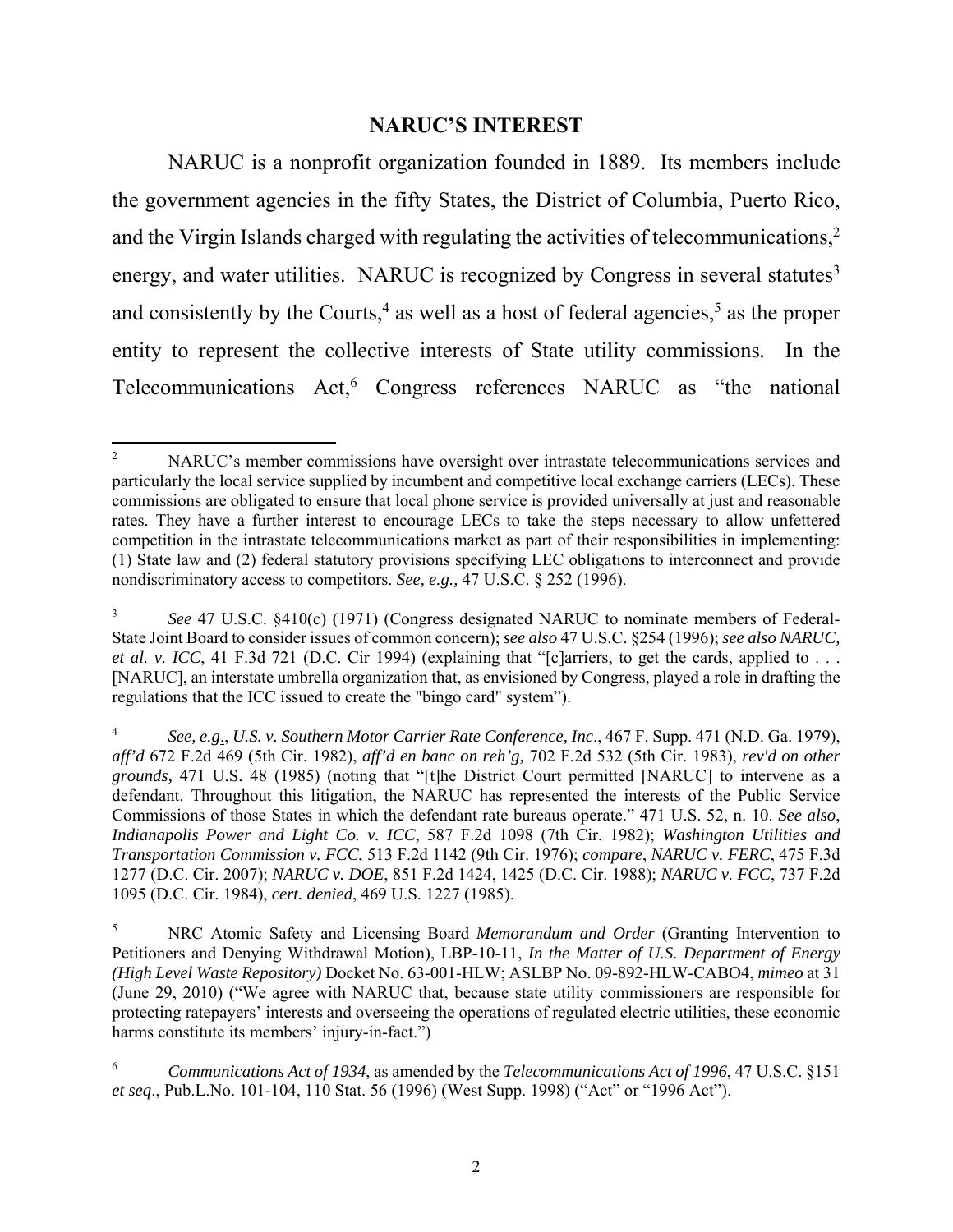organization of the State commissions" responsible for economic and safety regulation of the intrastate operation of carriers and utilities.<sup>7</sup>

NARUC and its members have a long history of supporting the federal Lifeline program. $8$  We have also supported conditionally transitioning the program to include broadband service,<sup>9</sup> and changes to "defray a meaningful amount of the program participant's average cost for the installation/activation and monthly charges for broadband service and acquisition of enabling devices."10

However, none of our resolutions support the unlawful procedure outlined in the FCC's March 31, 2016 Third Report and Order, Further Report and Order, and Order on Reconsideration, *In the Matter(s) of Lifeline and Link Up Reform and Modernization,* 31 F.C.C. Rcd. 3962 (rel. April 27, 2016)(*2016 Lifeline Order*).

That *2016 Lifeline Order* proposed a new "multi-state" Broadband Lifeline Provider designation procedure that bypassed the State Commission-based process Congress specified in the 1996 Act.

 7  *See* 47 U.S.C. § 410(c) (1971) (NARUC nominates members to FCC Joint Federal-State Boards which consider universal service, separations, and related concerns and provide formal recommendations that the FCC must act upon; *Cf.* 47 U.S.C. § 254 (1996) (describing functions of the Joint Federal-State Board on Universal Service). *Cf. NARUC, et al. v. ICC,* 41 F.3d 721 (D.C. Cir 1994) (where the Court explains "…Carriers, to get the cards, applied to…(NARUC), an interstate umbrella organization that, as envisioned by Congress, played a role in drafting the regulations that the ICC issued to create the "bingo card" system.)

<sup>8</sup> *See, e.g.,* NARUC's July 2000 *Resolution Regarding Universal Service for Low Income Households*; July 2005 *Resolution Supporting the efforts of the Federal Communications Commission and the National Association of Regulatory Utility Commissioners to promote Lifeline Awarenes*s; July 2009 *Resolution Proclaiming National Telephone Discount Lifeline Awareness Week*.

<sup>9</sup> *See*, NARUC's February 2008 *Resolution to Support Equal Access to Communication Technologies by People with Disabilities in the 21st Century*; February 2009 *Resolution on Legislation to Establish a Broadband Lifeline Assistance Program*; November 2009 *Resolution on Lifeline and Link-Up Program Support for Broadband Internet Access Services and Devices*.

<sup>10</sup> *See*, NARUC's July 2011 *Resolution Supporting a Low-Income Broadband Service Adoption Program.*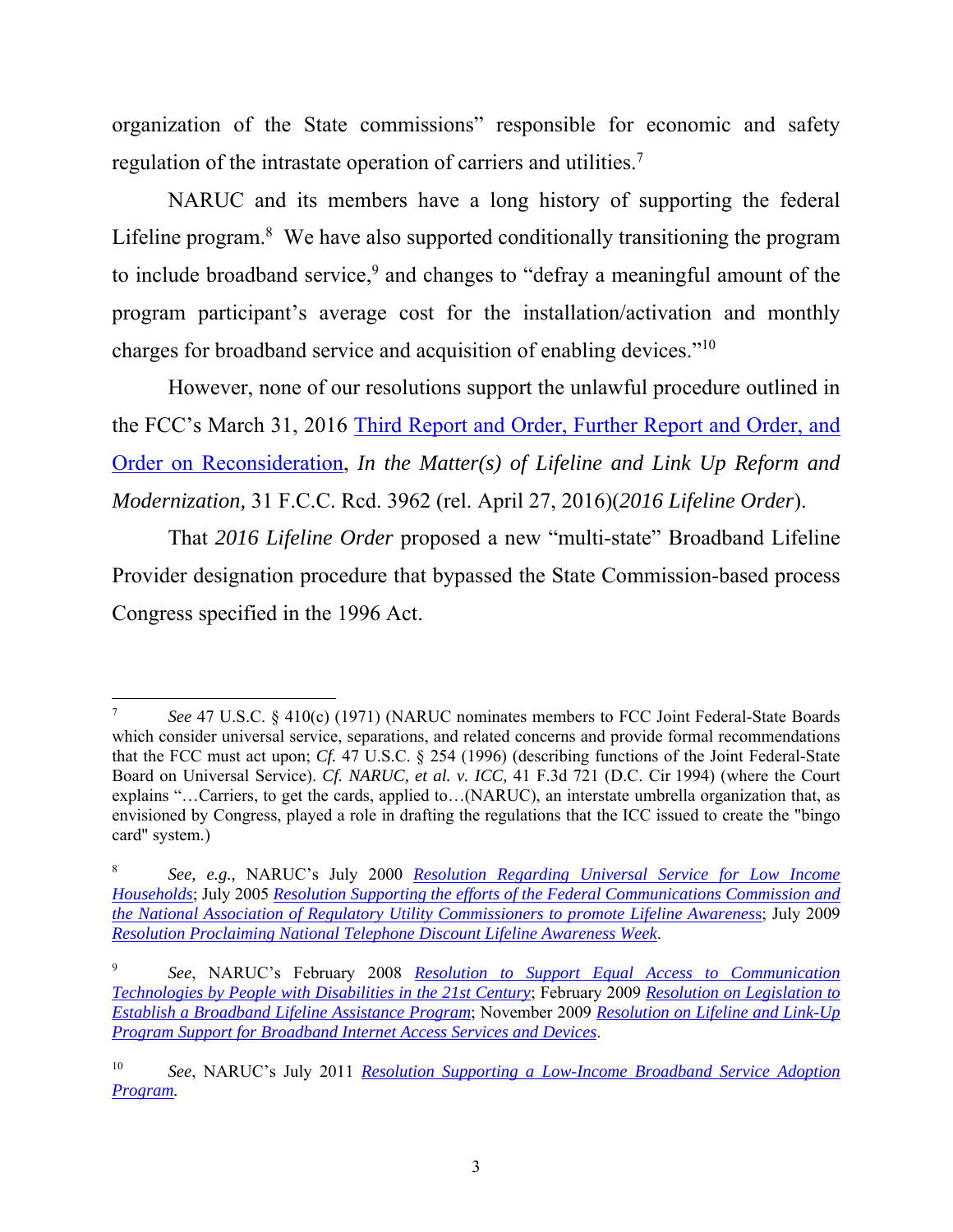This *NPRM<sup>11</sup>* seeks comments on proposals to modify the Lifeline program to, among other things, properly recognize the State's role in the federal process for designating Eligible Telecommunications Carriers (ETCs), correct the flawed analysis, and remove the illegal procedures included in the *2016 Lifeline Order.*

In direct response to this *NPRM*, at the February 2018 NARUC Winter Policy Summit, the association passed a *Resolution to Ensure that the Federal Lifeline Program Continues to Provide Service to Low-Income Households* specifically addressing issues raised in this proceeding. That resolution specifically urges the FCC to:

- Continue to cooperate with the States and acknowledge States' significant role in the Lifeline program;
- Approve its tentative decision to eliminate the stand-alone Lifeline Broadband Provider designation and reverse its pre-emption of State regulatory authority to designate ETCs;
- Continue to allow non-facilities based carriers to receive Lifeline funds because they have been crucial in ensuring that low-income households are connected to vital telecommunication services; *and*
- Carefully balance, in any budget it sets for the Lifeline program: (1) ensuring that qualified households that are current subscribers do not lose their Lifeline benefit; and (2) reasonable and rational growth in the Lifeline fund to serve subscribers in an amount that does not exceed the current soft budget notification amount.

NARUC applauds the *NPRM's* explicit recognition of the "important and lawful role of the states" assigned by Congress with respect to federal universal service programs.<sup>12</sup>

 11 *NPRM* at ¶¶ 53-118

<sup>12</sup> *NPRM* at ¶ 54.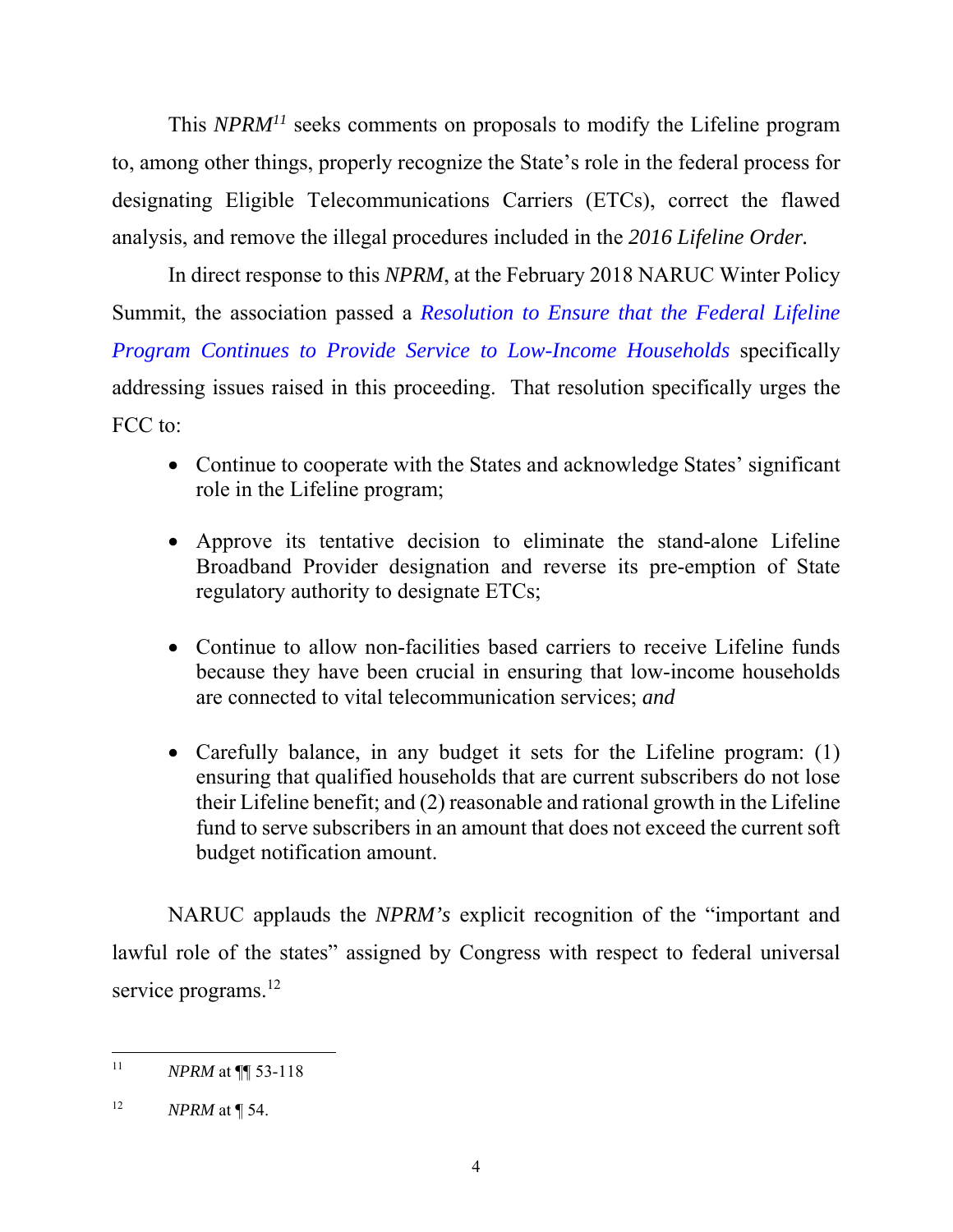The tentative decision to reverse its pre-emption of State authority to designate ETC's is correct. The FCC cannot create a designation process under 47 U.S.C. § 214 that bypasses *ab initio* State commissions.

NARUC's resolution also specifies that non-facilities-based carriers should continue to receive lifeline funds. Non-facilities-based Lifeline providers provide service to 75 percent of eligible users or about 8.3 million households. Even with a transition period, the potential to disrupt and even eliminate service to literally millions of eligible users is obvious.

It is also clear, that, as a supported service, voice should remain part of any lifeline service package; that support for voice service should not be phased out; and that the FCC should continue to work to provide access to USAC data about certificated Lifeline providers and the program.

Finally, if the FCC does establish a budget for this program, it should carefully balance the need to ensure current eligible subscribers "do not lose their lifeline benefit," with "reasonable and rational growth in the Lifeline fund to serve subscribers in an amount that does not exceed the current soft budget notification amount."

In support of these positions, NARUC states as follows:

#### **BACKGROUND**

Since 1985 the FCC's Lifeline program has provided a federal discount to low-income customer phone bills.<sup>13</sup> In the 1996 Ac, Congress integrated Lifeline into a suite of federal universal service mechanisms. The 1996 Act created a structure that requires the FCC to work hand-in-glove with State Commissions.14

<sup>13</sup> In the Matter of *MTS and WATS Market Structure, and Amendment of Parts 67 & 69 of the Commission's Rules and Establishment of a Joint Board*, Report and Order, 50 Fed. Reg. 939 (1985).

<sup>14</sup> *Weiser, Philip, Federal Common Law, Cooperative Federalism, and the Enforcement of the Telecom Act*, 76 N.Y.U.L. Rev. 1692, 1694 (2001) (describing the 1996 Act as "the most ambitious cooperative federalism regulatory program to date").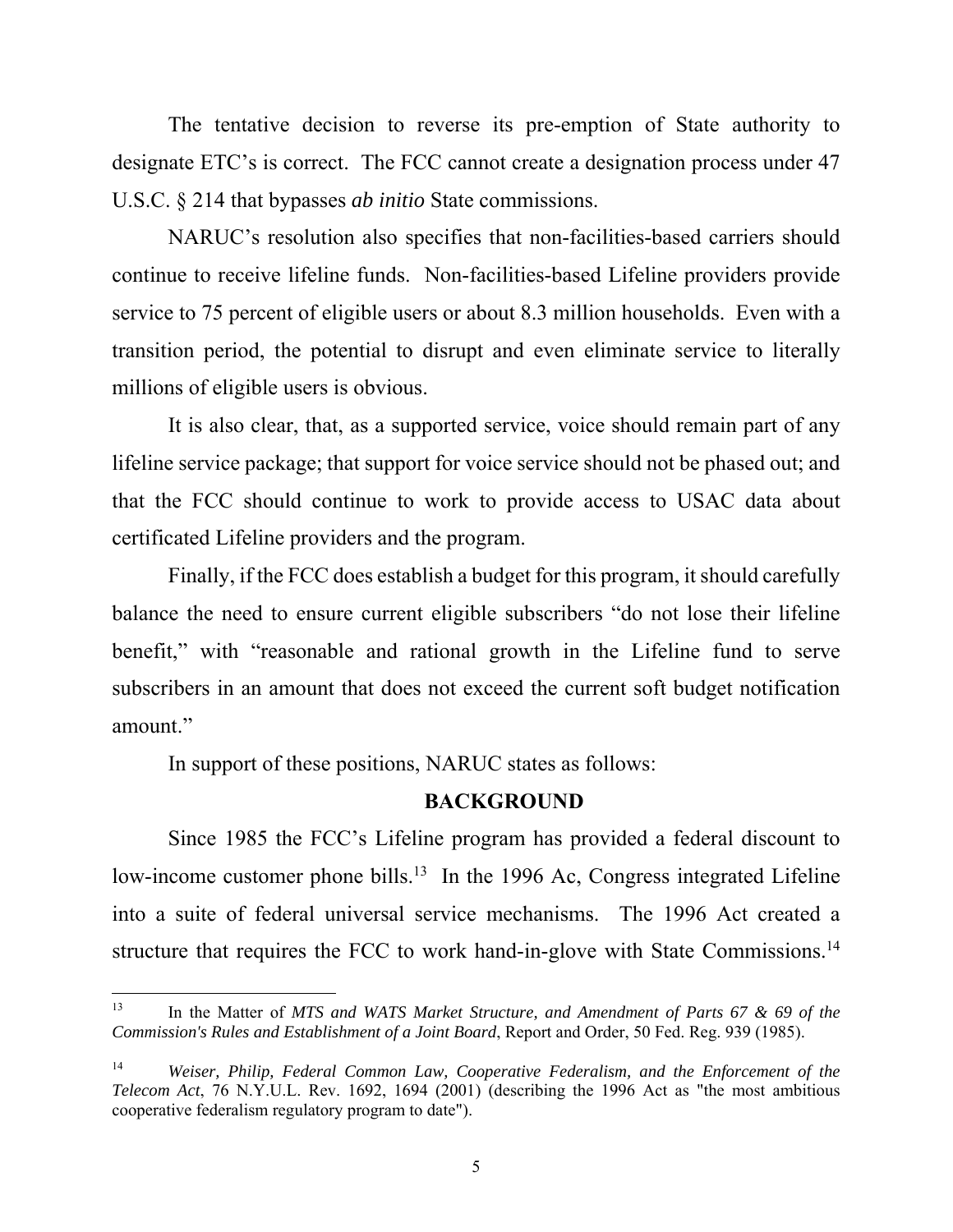Like the FCC, State commissions are *affirmatively charged* by Congress to "preserve and advance universal service,"<sup>15</sup> and to encourage deployment "of advanced" telecommunications" to all Americans. Indeed, State universal service programs are a crucial component of Congress's plan. Forty-three States have State-funded programs. Some State's laws impose State Lifeline service obligations on certain carriers along with carrier of last resort obligations.

Many States provide subsidies that complement FCC mechanisms for: Lifeline service (17); high-cost companies (22); and broadband  $(5)$ .<sup>16</sup> State Lifeline programs provide subsidies ranging from \$2.50 to \$14.30 per month that add to the FCC Lifeline discount for low income consumers.

The 1996 Act also assigns States key roles to facilitate the intended coordinated approach to these programs. Among the other "affirmative duties" imposed, Congress required "State commissions to designate the telecommunications carriers eligible to receive support in exchange for their provision of the universal service package."17

*<sup>15</sup> See*, 47 U.S.C. §254(b)(5)("should be specific . . . federal and state mechanisms to advance universal service"); §254(f) (authorizing State programs); §251(f) (allowing States to exempt rural carriers from certain requirements); and §254(i) (requiring FCC and States to insure universal service at reasonable rates.)

<sup>&</sup>lt;sup>16</sup> Lichtenberg, Sherry, Ph.D., State Universal Service Funds 2014, Report No. 15-05 (NRRI June 2015) at iv.

<sup>17</sup> Peter W. Huber et al., *Federal Telecommunications Law*, Second Edition, at 589 (Aspen Law 1999) (citing  $$214(e)(2)$ ).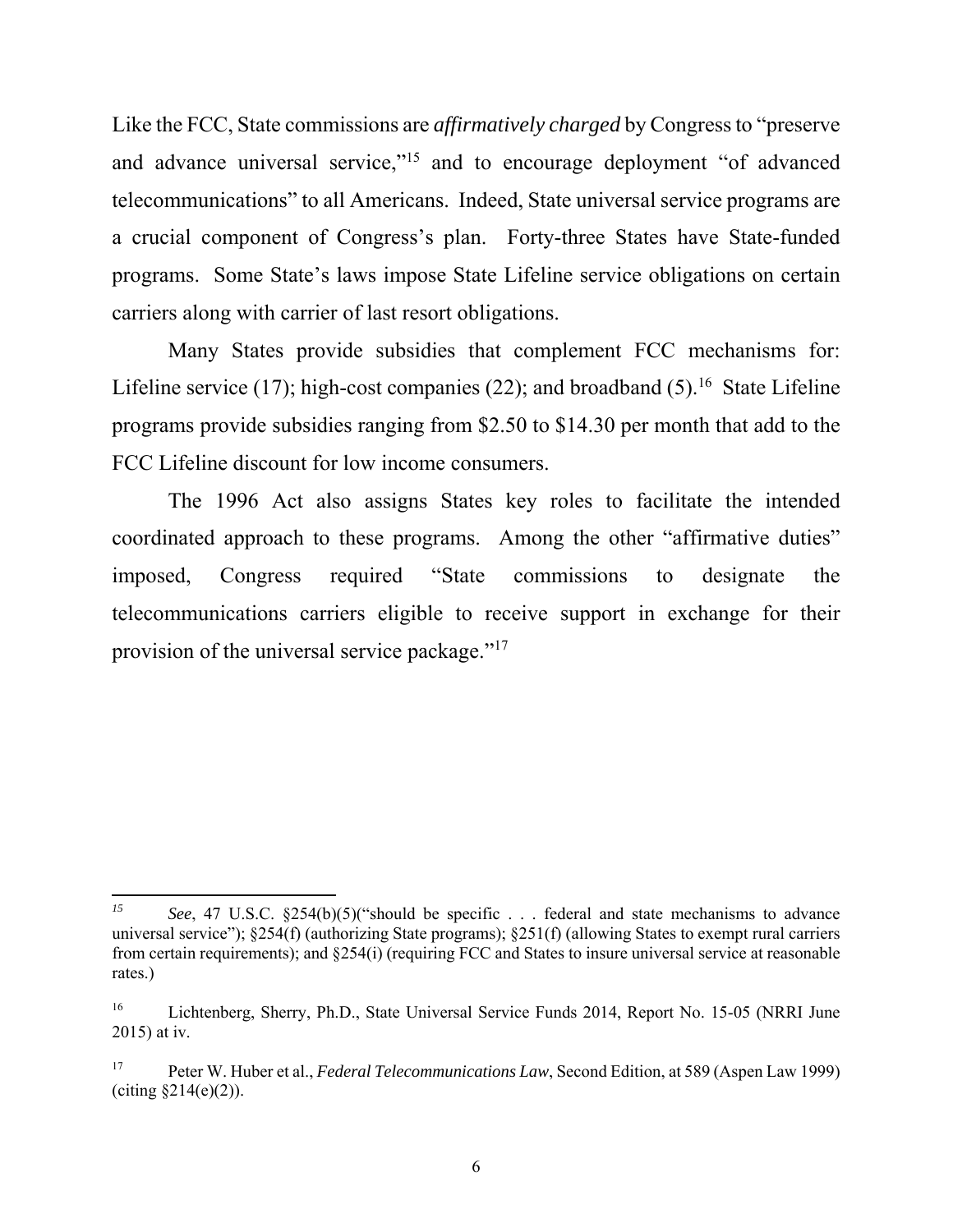Since 1997, the FCC has repeatedly confirmed that "Section 214(e)(2) of the Act provides state commissions with the *primary* responsibility for performing ETC designations."<sup>18</sup> The subsequently added  $\S$  214(e)(6), however, only permits the FCC to take over the designation process, where "a common carrier providing telephone exchange service and exchange access . . . is not subject to the jurisdiction of a State Commission."

The 1996 Act also specifies that ETCs must provide all supported services.<sup>19</sup> Specifically,  $\S 214(e)(1)$  requires ETCs to "advertise" and "offer the services that are supported by the Federal universal service support mechanisms under § 254(c)." Absent forbearance,<sup>20</sup> each ETC, *however designated*, must comply with §214(e)(1).

 The *2016 Lifeline Order* departed from the statutory scheme by interpreting "section 214(e) to permit carriers to obtain ETC designations specific to particular service," establishing a Lifeline Broadband Provider (LBP) ETC designation and "preempting" the  $\S 214(e)(2)$  State designation process for just the new broadband Lifeline category purportedly based on  $\S 214(e)(6)$ .<sup>21</sup> The new type of ETC was only required to offer one supported service: broadband access. It could *only* be designated by the FCC. Both requirements are inconsistent with the statutory text.

<sup>&</sup>lt;sup>18</sup> *In the Matter of Federal-State Joint Board on Universal Service*, 20 F.C.C. Rcd. 6371, 6374 ¶ 8 (Mar. 17, 2005) (emphasis added); *see also, id.* at ¶ 61, noting "[§]214(e)(2) demonstrates Congress's intent that state commissions evaluate local factual situations in ETC cases." *See also*, *In the Matter of Connect America Fund*, 26 F.C.C. Rcd. 17663 at 17798 (2011) ("By statute, the states…are empowered to designate common carriers as ETCs" and specifying in note 622 that "[S]tates have primary jurisdiction to designate."); see also *In Re Western Wireless Corporation.* 16 F.C.C. Rcd. 19144, 19147(2001), where the FCC explains its authority under §214(e)(6) "is no greater than that of the state that would have otherwise made the designation." Indeed, as then Commissioner Pai pointed out in his dissent to the *2016 Lifeline Order*, there was *no* back-up role for the FCC in the 1996 Act; §214(e)(6) was added a year later because carriers not subject to the jurisdiction of any State commission could not otherwise be designated.

<sup>&</sup>lt;sup>19</sup> 47 U.S.C. § 254(a)(1)-(2), (b)(5), (c)(2) & § 214(e)(1)-(2), & (6).

<sup>&</sup>lt;sup>20</sup> 47 U.S.C. § 160 permits the FCC to "forbear" to relieve the application of "any provision of this Act" or "any regulation" required by specific provisions of the Act.

<sup>21</sup> *1996 Lifeline Order* at ¶ 229.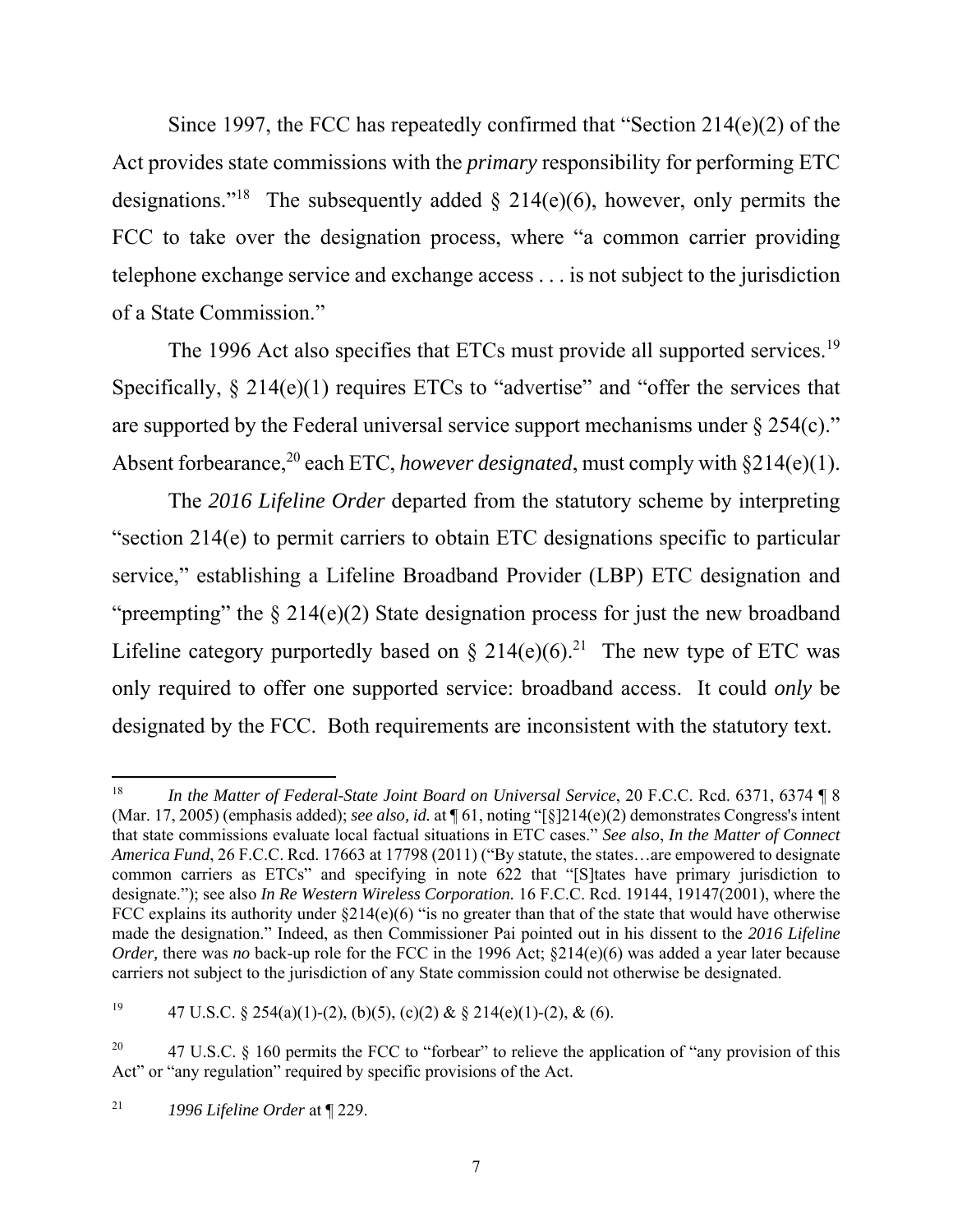As noted, *supra*, § 214(e)(1) requires ETCs to, absent forbearance, "offer" and "advertise" all supported services.<sup>22</sup> And there was, apparently, no forbearance.23 According to the *2016 Lifeline Order,* Appendix A, the services designated for support in 47 C.F.R. § 54.101 currently include both *voice telephony services* and *broadband services*. In ¶¶ 267-268, the *2016 Lifeline Order* did forbear from "applying the provision of Section 214(e)(6) requiring carriers to be providing telephone exchange service and exchange access." But that forbearance was unlawful.24 As then-Commissioner Pai pointed out in his dissent, the statute limits

[W] e interpret section  $214(e)(1)$  to impose service obligations on ETCs that mirror the service defined as supported under section 254(c) in the context of the specific universal service rules, mechanisms, or programs for which they were designated.[] Consequently, providers that obtain an ETC designation as an LBP receive a designation that is specific to the Lifeline broadband program and will only have section  $214(e)(1)$  service obligations for BIAS. Thus, by default, providers do not have any Lifeline voice service obligations as a result of their designation specifically as an LBP.

*See also* the more detailed exposition at ¶¶ 243–244 of the *2016 Lifeline Order* which relies on prior FCC "E-rate" precedent distinguishable on both the facts and the applicable provisions of the Act.

 22 This even though the *2016 Lifeline Order,* at ¶¶ 297-298, inconsistently, found it necessary to forbear "from Lifeline-only ETCs obligations to offer [broadband] to permit such ETCs to solely offer voice if they so choose," and with respect to ETC's that are *not* Lifeline only, when it forbears from requiring such ETC's to provide Lifeline-supported broadband service with voice service in certain areas.

<sup>23</sup> Instead, the *2016 Lifeline Order* FCC seems to rely upon a novel (and untested) legal theory to explain why forbearance is not required at ¶ 361 under E.2.(c) *Forbearance Regarding the Lifeline Voice Service Obligation*," subpart (iii) *Lifeline Broadband Provider ETCs*:

<sup>&</sup>lt;sup>24</sup> Assuming *arguendo* the forbearance was permissible, in  $\parallel$  267 and  $\parallel$  272, the same order made clear that that forbearance only applied to "service or services *already classified* by the Commission as telephone exchange service and exchange access." (emphasis added) The fact is that the 47 C.F.R. § 54.101(b) referenced "voice telephony" services necessarily include *currently unclassified* -Voice over Internet Protocol services (VoIP). The FCC has, for more than 12 years, in numerous orders, continued to insist it has not classified such VoIP services as either a "telecommunications service" or an "Information service." That, in turn, suggests they do not fall within the defined forbearance of *telephone exchange service* and *telephone exchange access services* – both putative *telecommunications services* subject to State jurisdiction. *See, e.g.,* 47 U.S.C. §§ 221(b), 251(b)(3) & (c)(2)(A), & 253(f).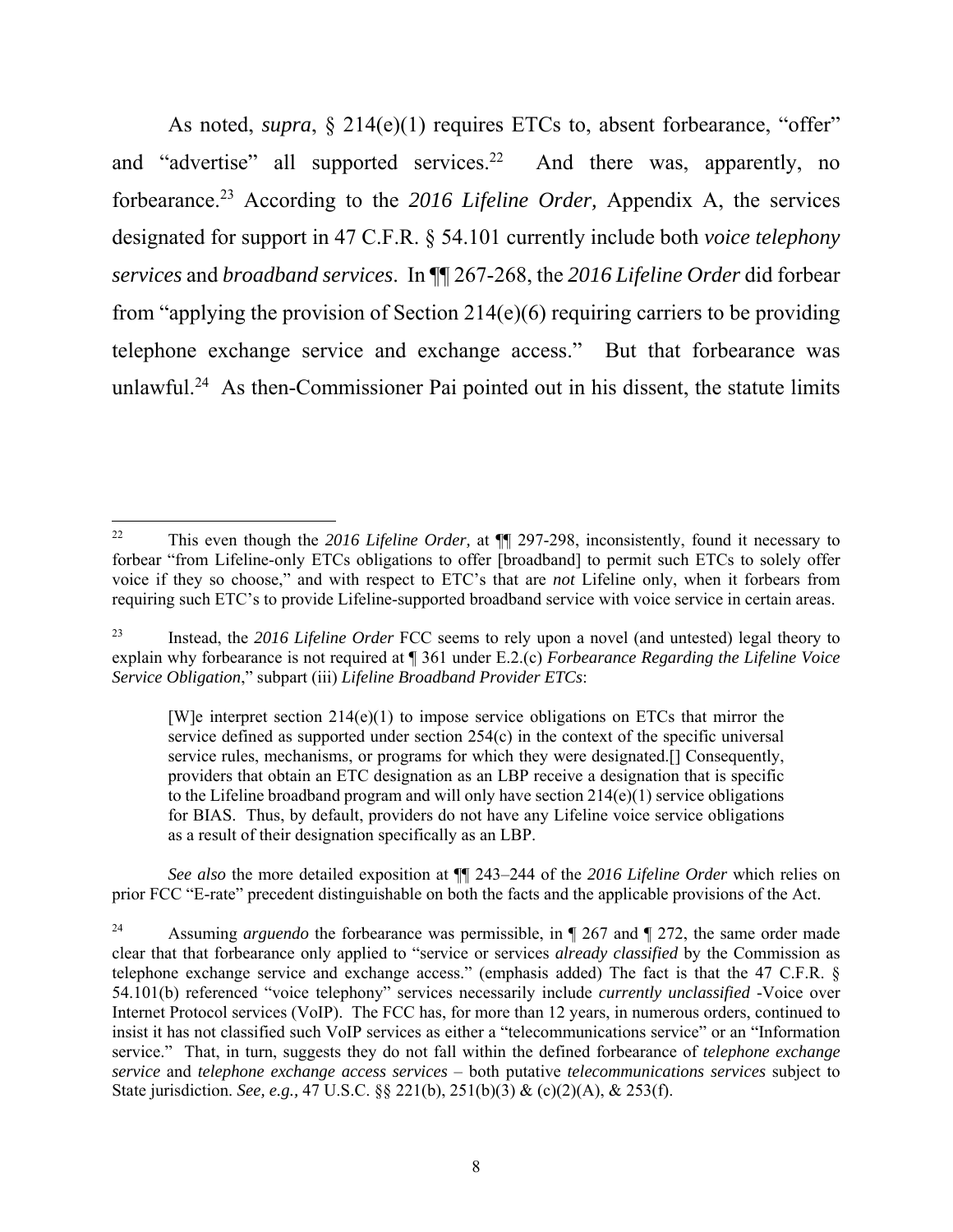FCC "forbearance authority to apply provisions of the Act to carriers, not to the FCC itself." $^{25}$ 

Now that the FCC has reclassified Broadband Internet Access Service (BIAS) as an information service,<sup>26</sup> a similar problem with  $\S$  214(e) is presented. A carrier that only provides a BIAS service, cannot qualify as an *eligible telecommunications carrier* because it no longer is providing a *telecommunications service* as defined in the Act.

 Prior to the *2016 Lifeline Order*, ninety-six Commissioners from thirty-seven States signed a letter explaining the impact if the FCC chose to bypass the § 214 procedure.27 It also explained how the *2016 Lifeline Order* is inconsistent with crucial Congressional goals, and directly undermines existing complementary State Lifeline programs sanctioned by Congress in § 254, as well as service quality for Lifeline consumers.28

NARUC and its Commissioners were not alone. Commissioner O'Rielly argued the *2016 Lifeline Order* "absolutely mangled section 214," and joined then-Commissioner Pai, in filing separate and strong dissents pointing out the FCC lacks statutory authority to bypass the State designation procedure.

<sup>25</sup> *See,* Pai dissent at, 31 FCC Record 3962 at 4177 (explaining the FCC could not designate BLPs under  $\S 214(e)(6)$  unless they currently offered exchange and exchange access services).

<sup>26</sup> *Restoring Internet Freedom,* Declaratory Ruling, Report and Order, and Order, WC Docket No. 17-108, FCC 17 -166 (released on Jan. 4, 2018).

<sup>27</sup> *See*, *Letter from 96 Commissioners representing 37 State Commissions to FCC Chairman Wheeler et. al.*, WC Docket Nos. 11-42 09-197 (March 20, 2016). Although the FCC did not go with its original proposal, the impact was the same.

<sup>28</sup> *2016 Lifeline Order* at ¶ 227(noting where States retain designating authority, the State process ensures "that carriers have the financial and technical means to offer service, including 911 and E911, and have committed to consumer protection and service quality standards.")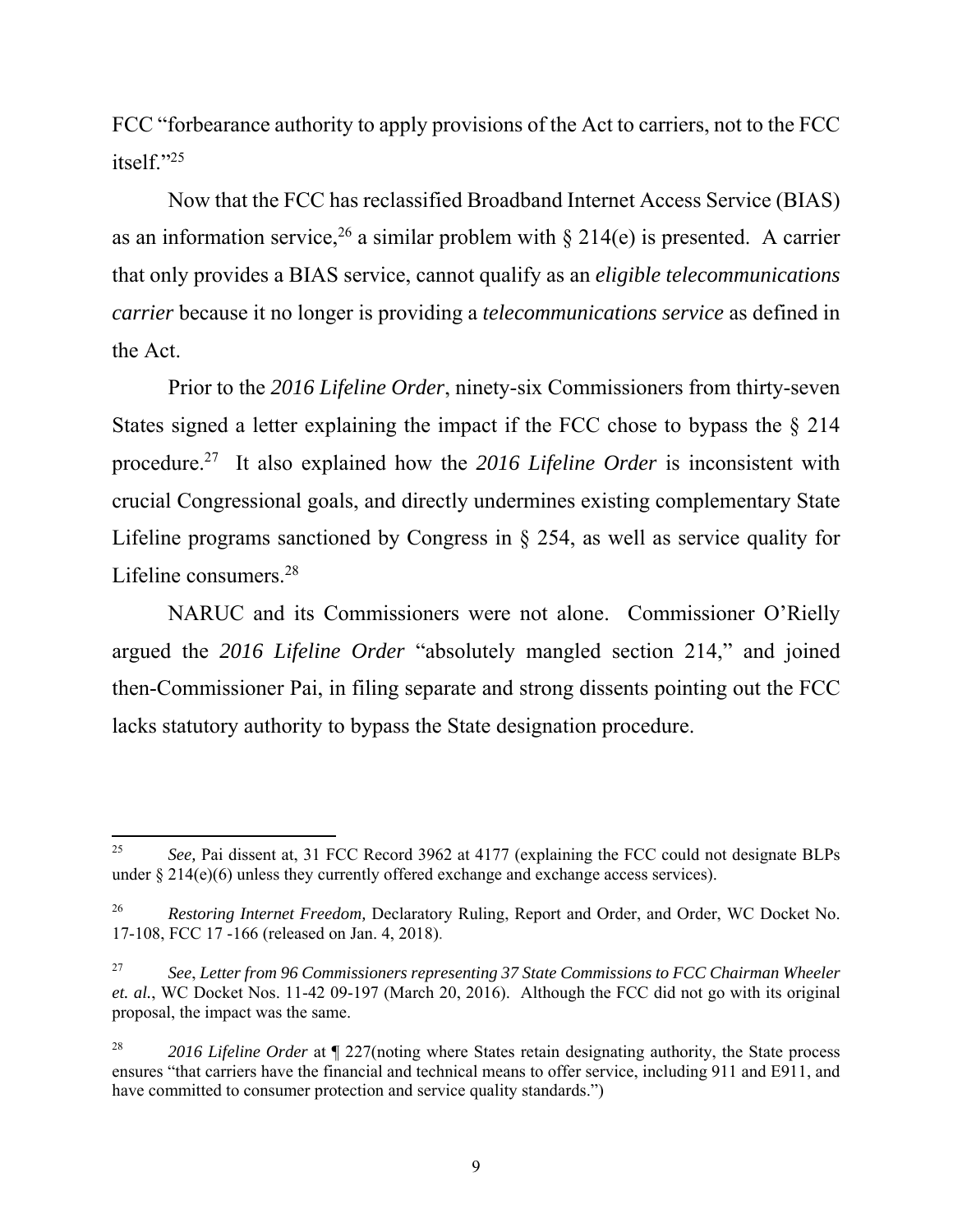NARUC appealed the *2016 Lifeline Order,* but ultimately agreed to a voluntary remand of the proceedings back to the FCC to address these issues.<sup>29</sup>

### **DISCUSSION**

# *I. The FCC should eliminate the Lifeline Broadband Provider (LBP) category of ETCs and the State preemption upon which it is based.*

As noted, *supra*, NARUC passed several resolutions concerning the inclusion of broadband in lifeline services after a joint board referral.30 None of those resolutions support the approach adopted in the *2016 Lifeline Order*. Indeed, in July 2015, NARUC passed a *Resolution on ETC Designations for Lifeline Broadband Service* specifically urging the FCC to refrain from disrupting the existing federal-State partnership in the provision of Lifeline Services by preempting the authority of States to designate ETCs for the provision of advanced telecommunications services. More recently*,* NARUC's 2018 resolution specifies that the FCC should confirm the *NPRM's* tentative conclusion and eliminate the stand-alone LBP category of ETCs and reverse the State preemption upon which it is premised.

# *A. The FCC lacks authority to enforce the 2016 Order's LBP Designation procedure***.**

The plain text of the statute requires State Commissions in the first instance to conduct ETC designations for carriers. As noted, *supra*, the FCC has continuously acknowledged that § 214(e)(2) "provides state commissions with the *primary*  responsibility for performing ETC designations."31

<sup>29</sup> *NARUC v. FCC*, Case No. 16-1170 (D.C. Cir., filed June 3, 2016).

<sup>30</sup> *See* notes 8, 9, and 10 *supra*.

<sup>31</sup> See note 17 *supra*.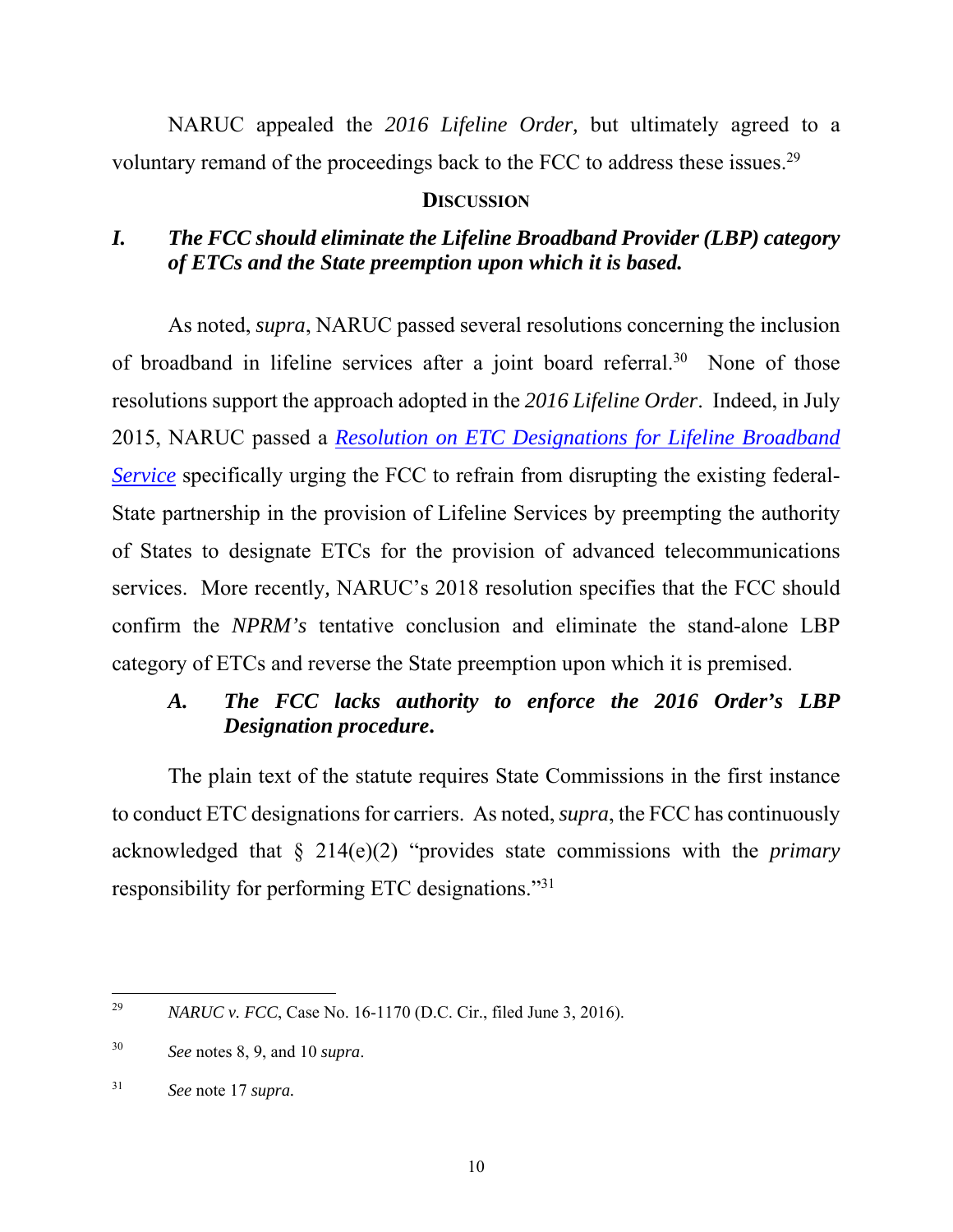The nature or regulatory classification of the service does not matter.<sup>32</sup> Congress specifies that States designate carriers as ETCs before they can receive any federal universal service subsidy. The FCC simply has no role in the ETC designation process unless the State cannot act as a result of State law.

NARUC agrees with the *NPRM's* acknowledgements<sup>33</sup> that the 2016 Lifeline order "preempted state authority in a manner wholly inconsistent with section 214," and that it "erred in preempting state commissions from their primary responsibility to designate ETCs." The proposed broadband provider designations specified in the *2016 Lifeline Order* bypass clear Congressional directives. Similarly, absent forbearance, all lifeline providers must offer all listed supported services. Voice, even in the 2016 order's regulations,  $34$  is still a supported service.

The statute, by its express terms, *requires* the action proposed in ¶¶ 54-55 of the *NPRM*. The FCC must "eliminate the Lifeline Broadband Provider category of ETCs and the State preemption upon which it is based."35

Similarly, the LBP designation appears to be structured to permit entities to participate in the Lifeline program without assuming obligations with respect to

<sup>32</sup> *Compare*, *Verizon v. F.C.C*., 740 F.3d 623, 638 (D.C. Cir. 2014) ("Observing that the statute applies to both "[t]he Commission *and* each State commission with regulatory jurisdiction over telecommunications services," 47 U.S.C. § 1302(a) (emphasis added), Verizon contends that Congress would not be expected to grant both the FCC and state commissions the regulatory authority to encourage the deployment of advanced telecommunications capabilities. But Congress has granted regulatory authority to state telecommunications commissions on other occasions, and we see no reason to think that it could not have done the same here. *See, e.g., id.* § 251(f) (granting state commissions the authority to exempt rural local exchange carriers from certain obligations imposed on other incumbents); *id.* § 252(e) (requiring all interconnection agreements between incumbent local exchange carriers and entrant carriers to be approved by a state commission)."

<sup>33</sup> *NPRM* at ¶ 55.

<sup>34</sup> The *2016 Lifeline Order* specifies in amended 47 C.F.R. § 54.101(a) that "Voice telephony services and broadband service shall be supported by federal universal service support mechanisms."

<sup>35</sup> *Id.*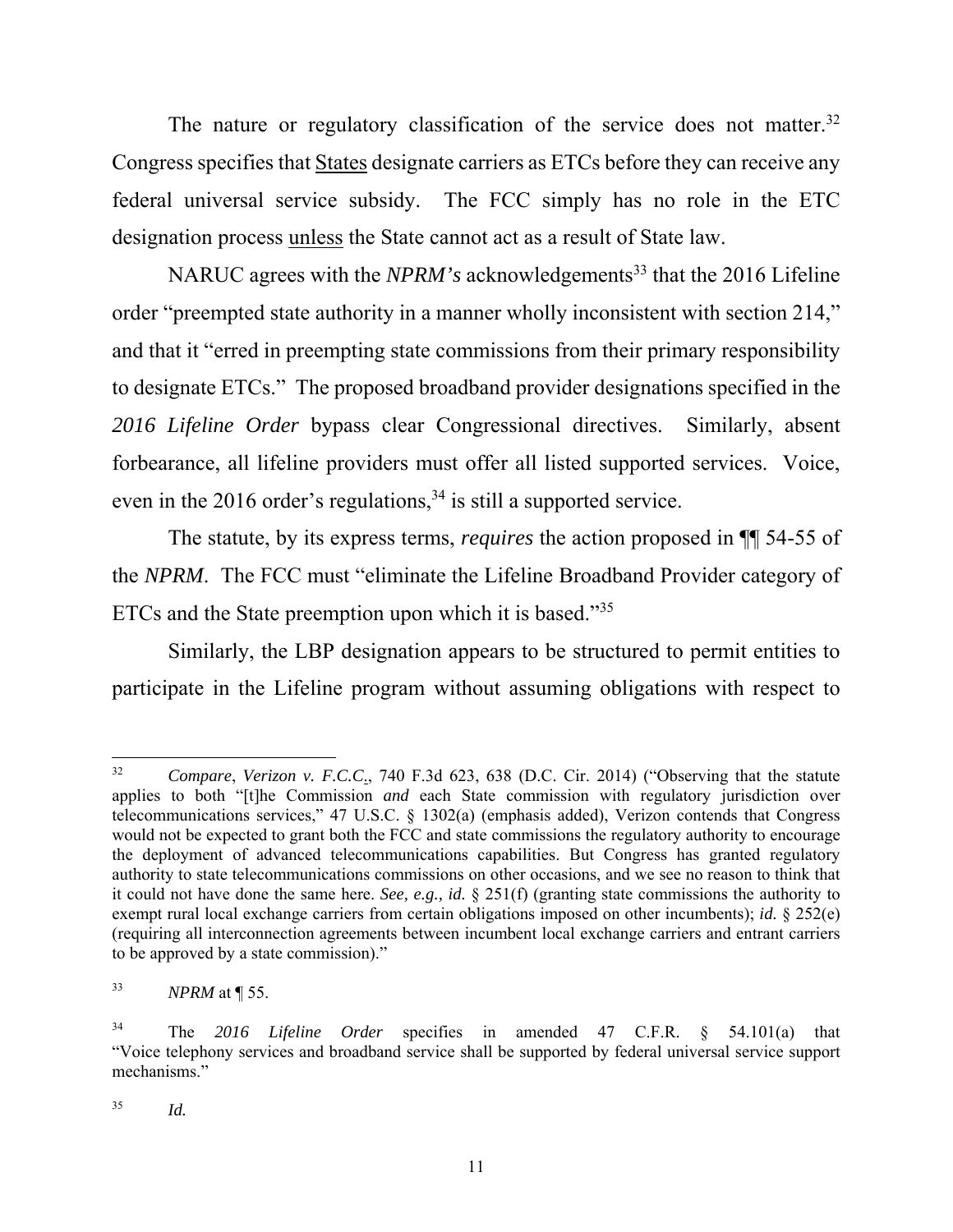voice service. However, as described, *supra*, the *2016 Lifeline Order* did not comply with the statute when it suggested such action. Even if the proclaimed forbearance of one provision of  $\S 214(e)(6)$  were sufficient, if the FCC rejects  $\S 214(e)(6)$  as a legal basis for FCC authority, then it must continue to require the offering of all supported services including voice.

In ¶ 56, the *NPRM* includes a series of questions about the possible impact of reversing the *2016 Lifeline Orders* LBP designation procedure. The answers to three of the questions are straightforward and compelled by the plain text of the 1996 Act.

First, the *NPRM* asks if "reversing the preemption in the *2016 Lifeline Order* resolves the legal issues surrounding LBPs and their designation process?" If "reversing the preemption" results in requiring any carrier seeking a "broadbandonly" designation to go first to each State in the proposed area of operations, then the answer is such reversal would cure one illegality in the *2016 Lifeline Order*, but would still unlawfully permit carriers to offer only a non-telecommunications service.<sup>36</sup>

Second, the *NPRM* asks how reversing the preemption in the *2016 Lifeline Order* impacts the future of LBPs in the Lifeline program. As the answer to the prior question indicates, at a minimum, such carriers would have to approach each State where it proposes to operate and seek an ETC designation from a State authority. But § 214(e)(1) requires ETCs to "offer the services that are supported by the Federal universal service support mechanisms under § 254(c)." Voice remains a supported service. Leaving the *2016 Lifeline Order's* LBP procedure intact without addressing  $\S$  214(e)(1) requirement to offer voice services opens this alternate procedure to additional legal challenges.

<sup>36</sup> *Restoring Internet Freedom,* Declaratory Ruling, Report and Order, and Order, WC Docket No. 17-108, FCC 17 -166 (released on Jan. 4, 2018).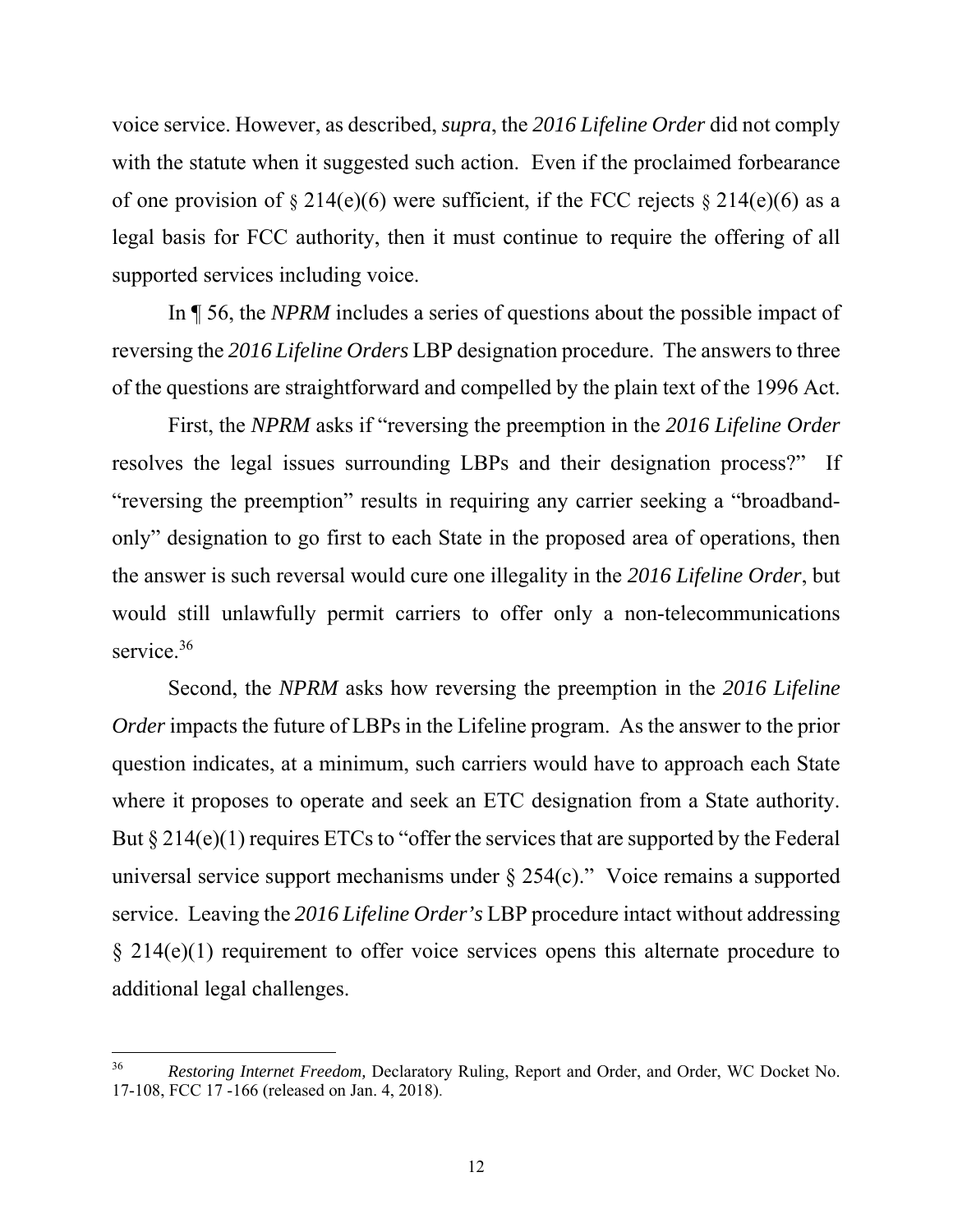Assuming *arguendo*, the FCC can legally create brand new categories of ETC's that are not reflected in the Act, still - retaining a separate category designation that by statute must - like other ETCs - provide all supported services is unnecessarily complicated, will increase consumer confusion, and will undermine program goals.

Third, the *NPRM* asks what rule changes would be needed to restore the traditional State and federal roles for ETC designations. NARUC has not taken a detailed position on all the rules imposed by the *2016 Lifeline Order*. However, some obvious changes are required.

Section 54.201(j) blocking the State ETC designation role must be eliminated.

On its face, to restore traditional roles, it is not necessary to eliminate broadband as a supported service in any revision of § 54.101. Note, NARUC is on record supporting expansion of the Lifeline program to include broadband services, albeit after another referral of related issues to the Federal State Joint Board on Universal Service.37

The revisions to the remainder of the rules should eliminate all text that suggests the FCC can supplant the State ETC designation procedure.

The FCC should clarify that where a State is unable to conduct an ETC designation, the FCC is free to structure its own designation procedures. NARUC has not taken a position on those procedures. However, absent additional findings, the FCC must also correct the rules to assure that any LBP offers all supported services, which of course includes voice.

<sup>37</sup> *See, Testimony of Commissioner Ronald A. Brisé, on behalf of the National Association of Regulatory Utility Commissioners before the United States Senate Commerce, Science & Transportation Subcommittee on Communications, Technology, Innovation & the Internet June 2, 2015 hearing on Lifeline: Improving Accountability and Effectiveness*, available online at: http://www.commerce.senate.gov/public/?a=Files.Serve&File\_id=c97efe66-fc7c-4c63-a69aefb280b1759d.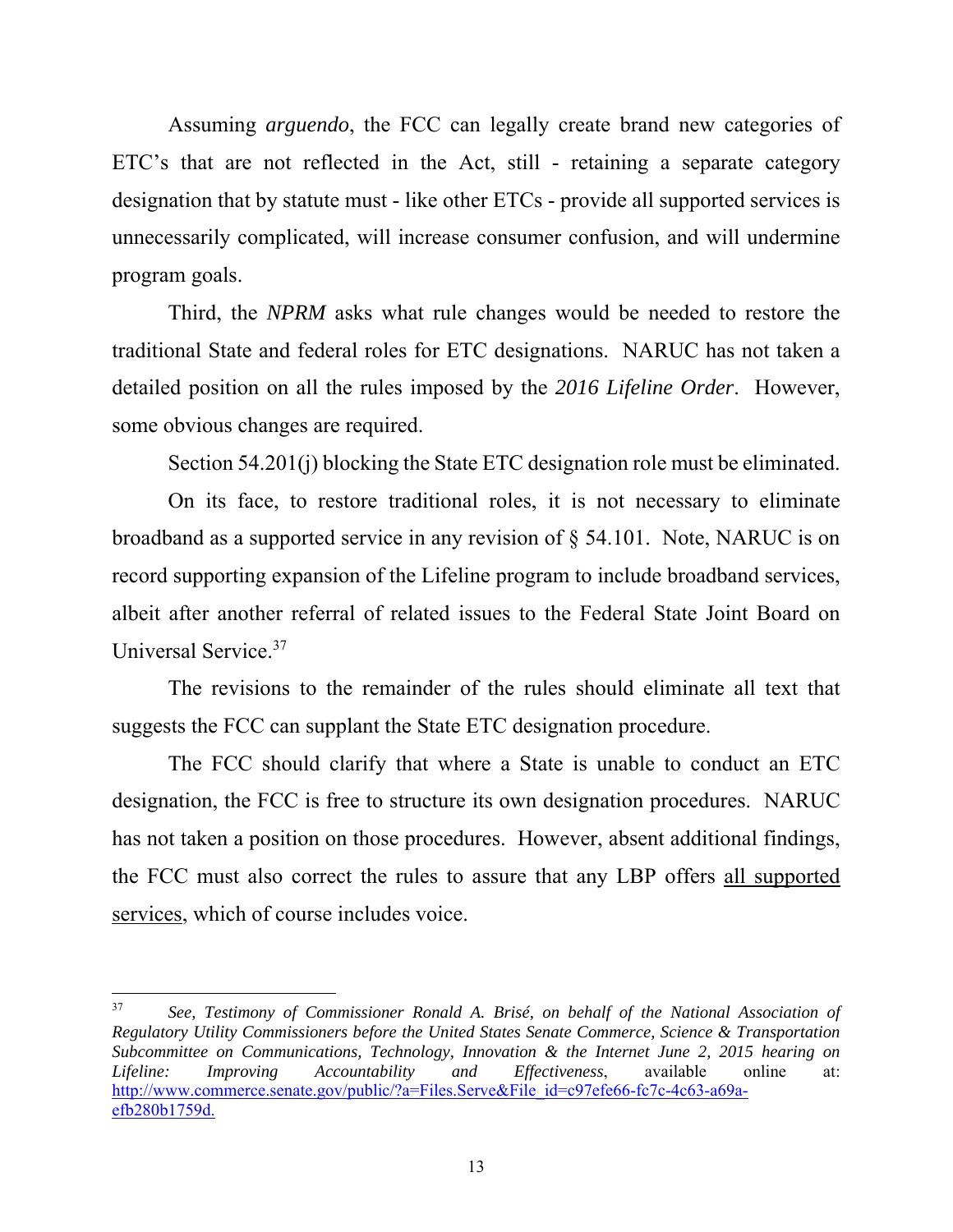Also the "relinquishment procedure" in  $\S$  54.205 should reflect FCC/State's obligations under 47 U.S.C. § 214 (e) to designate carriers in unserved areas to provide supported services.

# *B. Elimination of the 2016 Order's LBP Designation procedure is good policy.*

As discussed earlier, not only is elimination required by the plain text of the 1996 Act , that elimination is, on its face, the best option for maximizing oversight of program integrity and efficiency. Legal considerations aside, it is difficult to understand why any advocate for Lifeline services would support the approach outlined in the *2016 Lifeline Order* as it allows a carrier's choice to eliminate crucial State safeguards to the integrity of the program. That bypass of State oversight can do nothing but reduce scrutiny imposed on any carrier's application and its subsequent operations. Conversely, the *NPRM's* proposal to comply with the law and reestablish the State's ETC designation role can only result in less fraud and abuse. Fraud and abuse divert funds from the consumers Congress expects to benefit from the Lifeline program. State "cops" remain a significant barrier to such diversions through the conduct of ETC designations and thereafter by monitoring designated carrier activities. The *2016 Lifeline Order* allows a carrier to choose to take the State cops off the beat without providing any effective replacement. The FCC can never access sufficient resources to fill the resulting deficit.

No one can seriously contend that this *NPRM's* proposal to insure States retain their role in the designation process can do anything but increase the scrutiny imposed on any carrier's application and subsequent operations.38

<sup>38</sup> *See, e.g.,* February 22, 2016 *Letter from California PUC Commissioners Sandoval, Peterman, and Florio*, in WC Docket No. 11-42, online at: http://apps.fcc.gov/ecfs/comment/view?id=60001484187 noting, among other things that "CPUC staff has found inaccurate and misleading statements in *FCCapproved* compliance plans regarding the technical capability of purported MVNO subject matter experts." {emphasis added}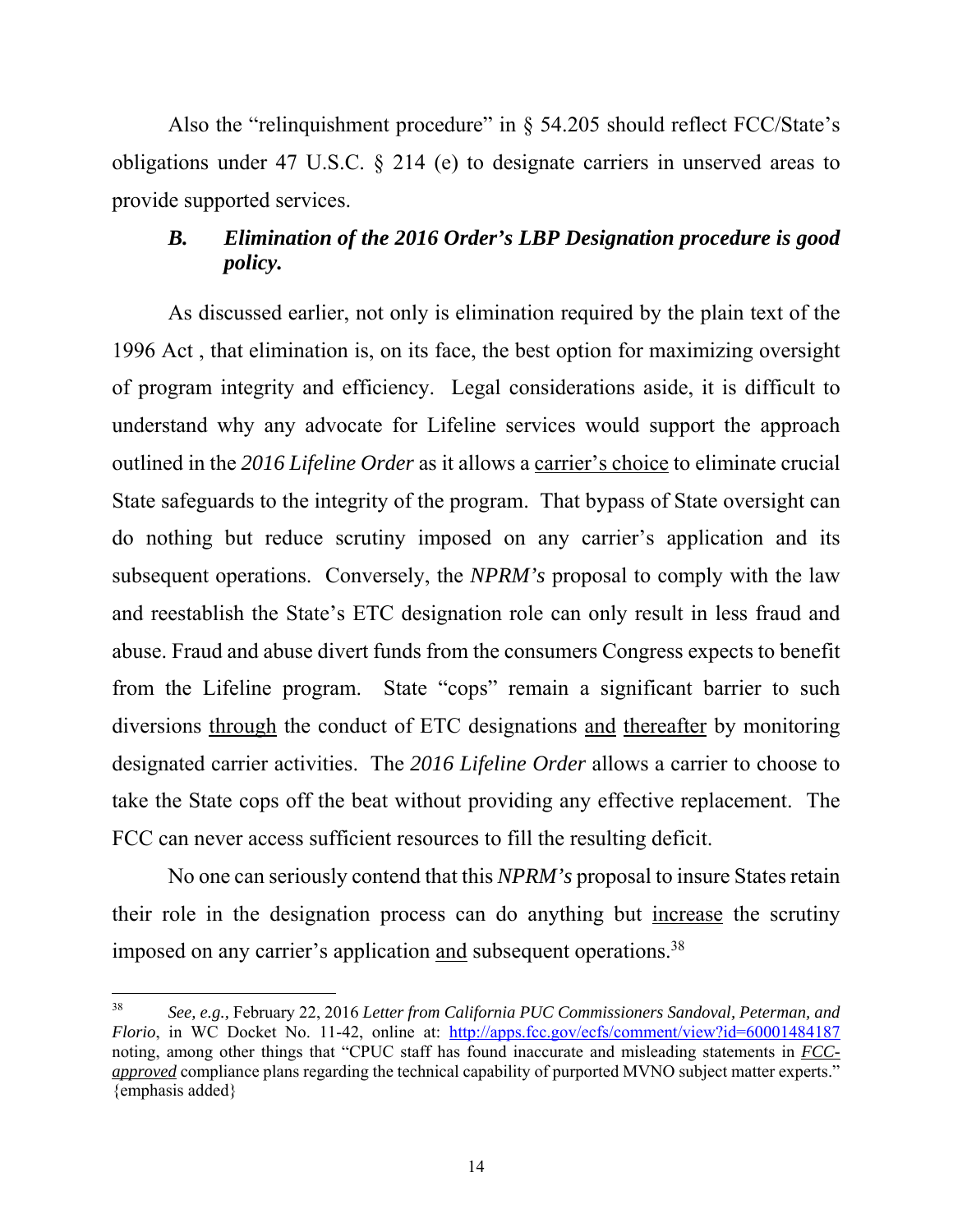To date, State oversight has been crucial*.* In some cases, States have revoked or refused to grant an ETC designation pursuant to  $\S$  214(e). This capability is a crucial component for policing the federal fund to eliminate bad actors. At least six States responding to an informal 2015 NARUC survey have refused an application for ETC designation filed by a carrier. Seven respondents to that survey revoked designations for questionable practices and/or violating program rules.<sup>39</sup> And at least two commissions have either rejected designations to carriers that provided substandard 911 services or their questions caused the carriers to withdraw pending applications. But those numbers do not tell the whole story. In many cases, a carrier whose ETC application or existing ETC designation is being challenged will withdraw its application or relinquish its ETC status once it becomes clear that it will not be granted or may be revoked. Such actions are not tracked or reflected in any listed statistics. Florida, for example, has had 19 ETC filings withdrawn.On top of States' initial reviews of ETC applications, informal NARUC surveys indicate that *at least* 14 States have programs to periodically conduct compliance audits on ETCs and/or of Lifeline Recipients.40

Moreover, service quality problems with Lifeline service and Lifeline providers will continue, along with inevitable disputes and fraudulent schemes.

<sup>&</sup>lt;sup>39</sup> States responding to the 2015 survey indicating they had revoked a carrier's ETC designation include FL, KS, KY, MI, MN, WA, and WI. Florida revoked the designations of two companies for abuse of the Lifeline program, one of which faced criminal charges in Tampa federal court last summer (2015). See Florida PSC Docket No. 080065, *Investigation of Vilaire Communications, Inc.'s eligible telecommunications carrier status and competitive local exchange company certificate status in the State of Florida*, and Docket No. 110082-TP, *Initiation of show cause proceedings against American Dial Tone, Inc., All American Telecom, Inc., Bellerud Communications, LLC, BLC Management LLC d/b/a Angles Communication Solutions, and LifeConnex Telecom, LLC for apparent violations of Chapter 364, F.S., Chapters 25-4 and 25-24, F.A.C., and FPSC Orders*.

<sup>&</sup>lt;sup>40</sup> States responding to 2013, 2015, and 2016 surveys that have requirements for requiring periodic compliance audits on lifeline carriers or recipients include AK, CA, CO, FL, KS, MA, MO, MS, NE, NJ, OH, OR, WI, and VA.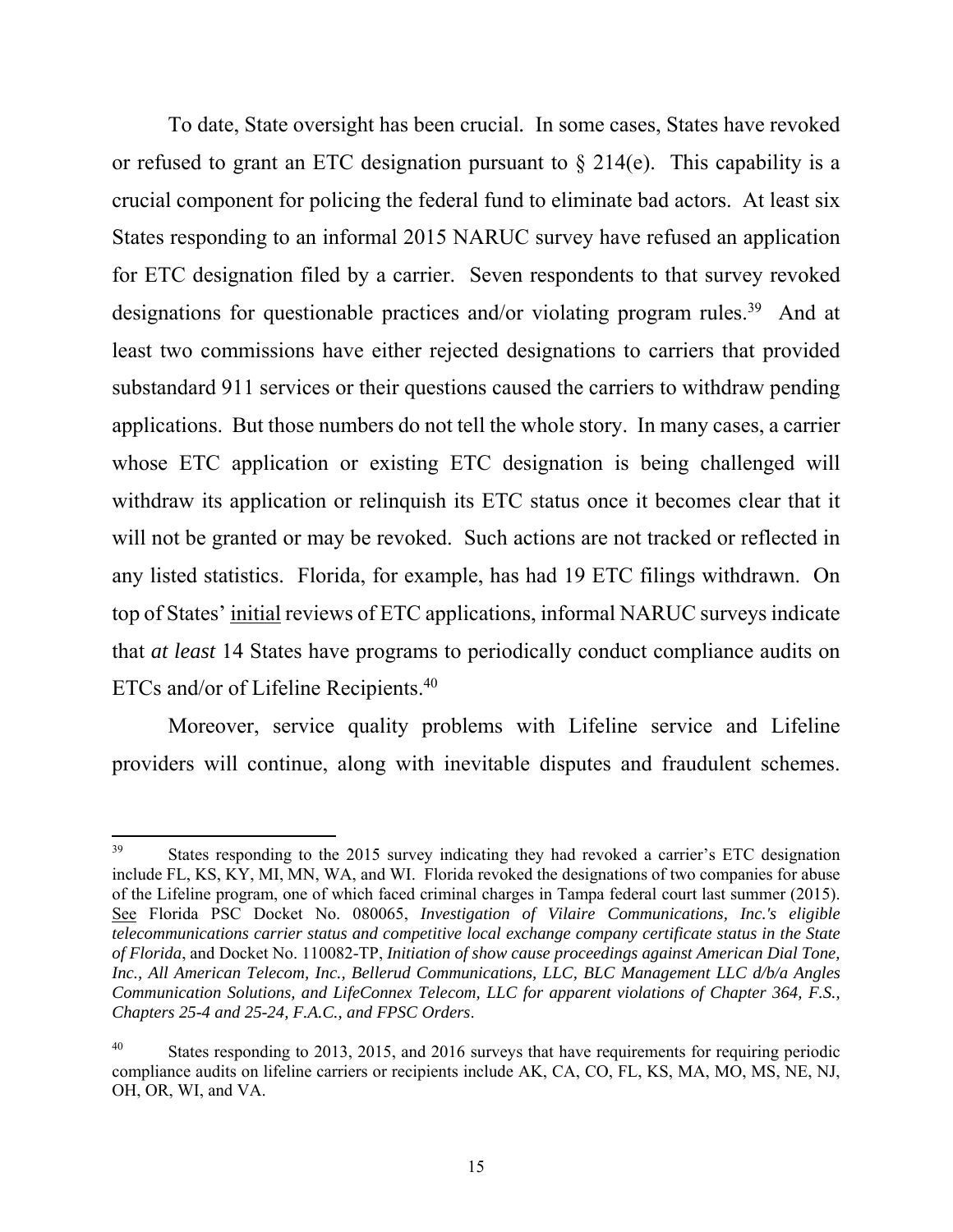Customers will have complaints. Unfortunately, the FCC can never access sufficient resources to handle universal service policy – including Lifeline – alone. That, along with the desire to maintain strong State matching programs, is exactly the reason why Congress specified the role the States have today. If the State designation and oversight authority is diminished as per the *2016 Lifeline Order's* alternate designation procedure, it undermines any State commission's efforts to justify assigning staff to either promote or protect users of such programs. There is no question that that is exactly what States do today. As the Pennsylvania PSC notes in a February 2016 *ex parte*:

[S]eparating the ETC designation process from an entity's ability to participate and receive federal Lifeline support [] undermine[s] the ability of the States and the Commission to protect consumers for services supported by Section 254, as required by Section 254(i). The Commission and most stakeholders agree that States are best suited to address the consumer or competitor complaints and concerns sure to arise with services supported by Section 254 under the Section 214(e)(2) designation process. This State role is a welcome, not burdensome, feature of cooperative federalism under Section 254(i). This approach makes it easier for the Commission to focus on complex interstate matters, knowing that the States can utilize their ETC designation authority to ensure adequate consumer protection for services supported by Section 254.<sup>41</sup>

 California provided the FCC with similar examples, pointing out that the State has rejected Lifeline plans "with wireless local loop service that did not reliably identify caller location when calling E911 and did not reliably complete calls," and that "cost a Lifeline customer more than comparable retail plans." 42

 41 *See*, February 22, 2016 *Letter from David E. Screven, Assistant Counsel for the Pennsylvania Public Utility Commission to Marlene Dortch, FCC Secretary*, in WC Docket No. 11-42, at 3, available online at: http://apps.fcc.gov/ecfs/document/view?id=60001515632.

<sup>42</sup> *See, e.g.,* February 22, 2016 *Letter from California PUC Commissioners Sandoval, Peterman, and Florio to FCC Secretary*, in WC Docket No. 11-42,, at p. 2-3 of the attachment, available online at: http://apps.fcc.gov/ecfs/comment/view?id=60001484187.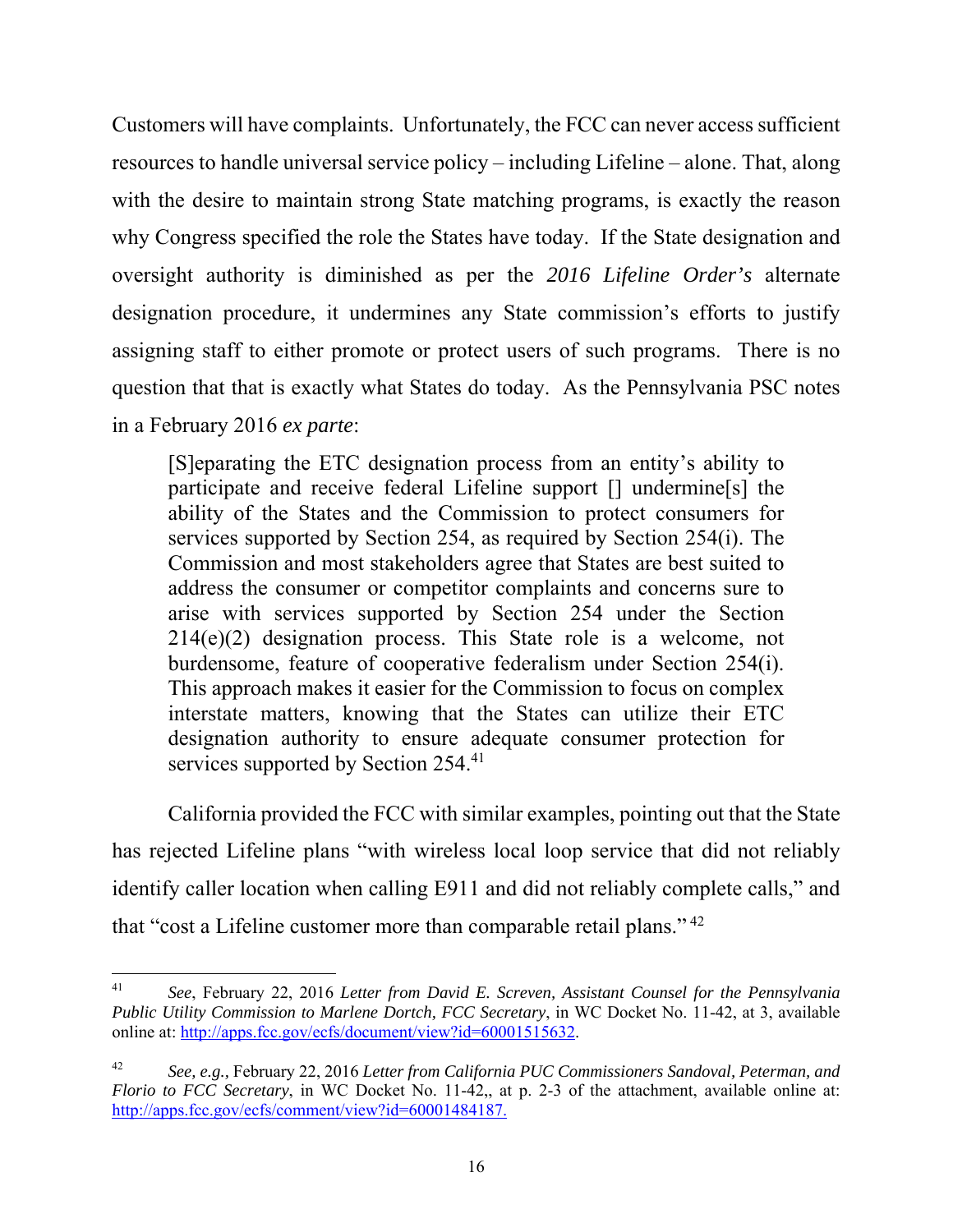As the *NPRM* points out, even the *2016 Lifeline Order* recognized its approach "could create inconsistencies with the operations" of State programs. NARUC strongly endorses the *NPRM* conclusion in the same paragraph that:

States continue to play an important role in ensuring affordability of voice, and also supporting broadband; accordingly, reversing the preemption in the *2016 Lifeline Order* may resolve inconsistencies between state and federal efforts and provide benefits to the operation of state and federal programs.43

 The fact is, the *NPRM* proposal to fully comply with the 1996 Act and restore the State's Congressionally assigned role in ETC designations will provide clear benefits to the operations of both State and federal programs.

Additional State "cops" can only provide additional protections for both the program and program participants. It will also encourage the continuation of existing State matching programs.

 The first telephone Lifeline programs in the United States started at State commissions which have a long history of supporting such vital social programs.<sup>44</sup> Many State Lifeline programs provide support subsidies ranging from \$2.50 to well over \$10.00 per month to qualifying Lifeline recipients.<sup>45</sup> To access State funds will continue to require some sort of registration or qualification. If the FCC retains the

 43 *NPRM* at ¶ 57

<sup>44</sup> Compare, *MTS and WATS Market Structure; Amendment of the Rules and Establishment of a Joint Board*, Order Requesting Comments, 50 FR 14727-01 (April 15, 1985) and *Re Moore Universal Tel. Serv. Act*, 14 CPUC 2d 616 (Apr. 18, 1984) ("The [1983] Act is intended to provide affordable local telephone service for the needy, the invalid, the elderly, and rural customers. The Act mandates that this Commission establish a subsidized telephone service funded by a limited tax on suppliers of intrastate telecommunications service."); See also, *NARUC's July 2000 Resolution regarding Universal Service for Low Income Households.* 

<sup>&</sup>lt;sup>45</sup> An informal survey of States indicated that California provides a \$14.30 subsidy, Colorado \$12.75, Connecticut \$7.00, the District of Columbia between \$6.50 & \$8.50, and Kansas, \$7.77. Several other States offer \$3.50/month.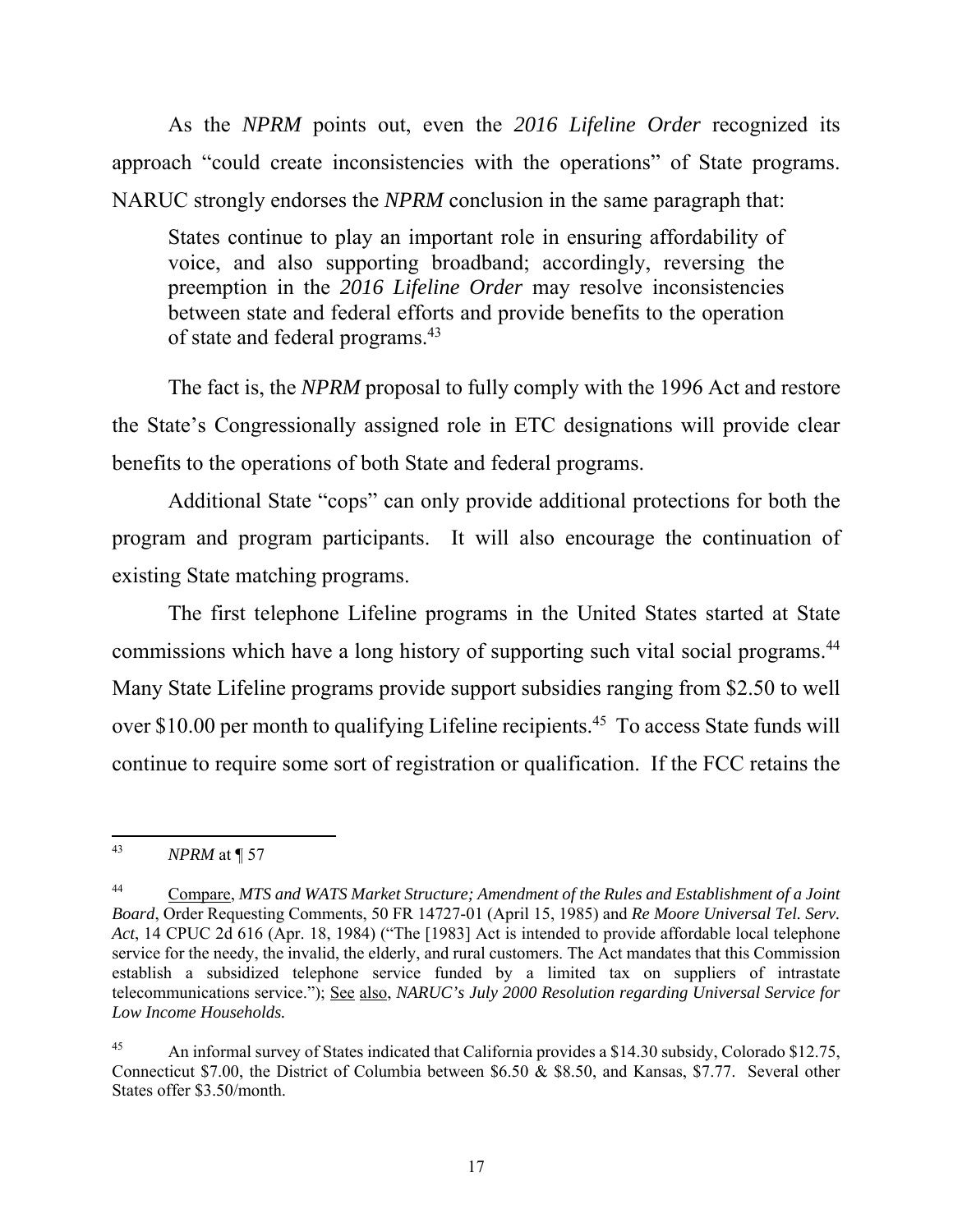structure Congress specified and permits States to continue in their current role, it seems more than likely that State Legislators (or Commissions) will over time modify existing matching programs to mirror the federal structure. Assuming *arguendo* leaving the *2016 Lifeline Order's* LBP designation procedure intact were legally permissible, it would, at a minimum, undermine State programs and cause unnecessary diversions of FCC and State resources, which are better directed towards serving deserving Lifeline consumers. In the words of NARUC's 2018 resolution, the optimal policy approach for the FCC in this docket is to "continue to cooperate with" State commissions.

# *II. The FCC should reject the NPRM's ¶ 65 proposal to limit Lifeline Support "to facilities-based broadband service provided over the ETC's voice-andbroadband capable last mile network."*

There are 11,339,293 Lifeline customers.<sup>46</sup> More than 75% of low-income families in the Lifeline program use non-facilities-based services. In ¶ 65, the *NPRM* proposes to limit Lifeline Support "to facilities-based broadband service provided over the ETC's voice-and-broadband capable last mile network."

At this point in the evolution of the Lifeline program, shifting to only facilities-based carriers will severely undermine the *raison d'etre* for the program<sup>47</sup> and will certainly significantly reduce subscriptions by *qualified* consumers.

<sup>46</sup> Wireless and Wireline Data: USAC report LI03- Eligible Telecommunications Carriers, at: http://www.usac.org/about/tools/fcc/filings/2017/q4.aspx; USAC Funding Disbursement Search tool, at: http://www.usac.org/li/tools/disbursements/default.aspx.

<sup>47</sup> The federal lifeline program is based on a 1985 *Federal-State Joint Board Recommended Decision and Order*, which resulted in a January 13, 1986 FCC decision. The FCC's decision was clearly focused on "promoting telephone subscribership among low income groups." *MTS and WATS Market Structure,*  51 FR 1371-01 (January 13, 1986). There was no discussion of supporting infrastructure. In passing the 1996 Act, Congress reaffirmed this program by including in 47 U.S.C. § 254(b)(3) a requirement to assure that "[c]onsumers in all regions of the Nation, *including low-income consumers* and those in rural, insular, and high cost areas, should have access to telecommunications and information services."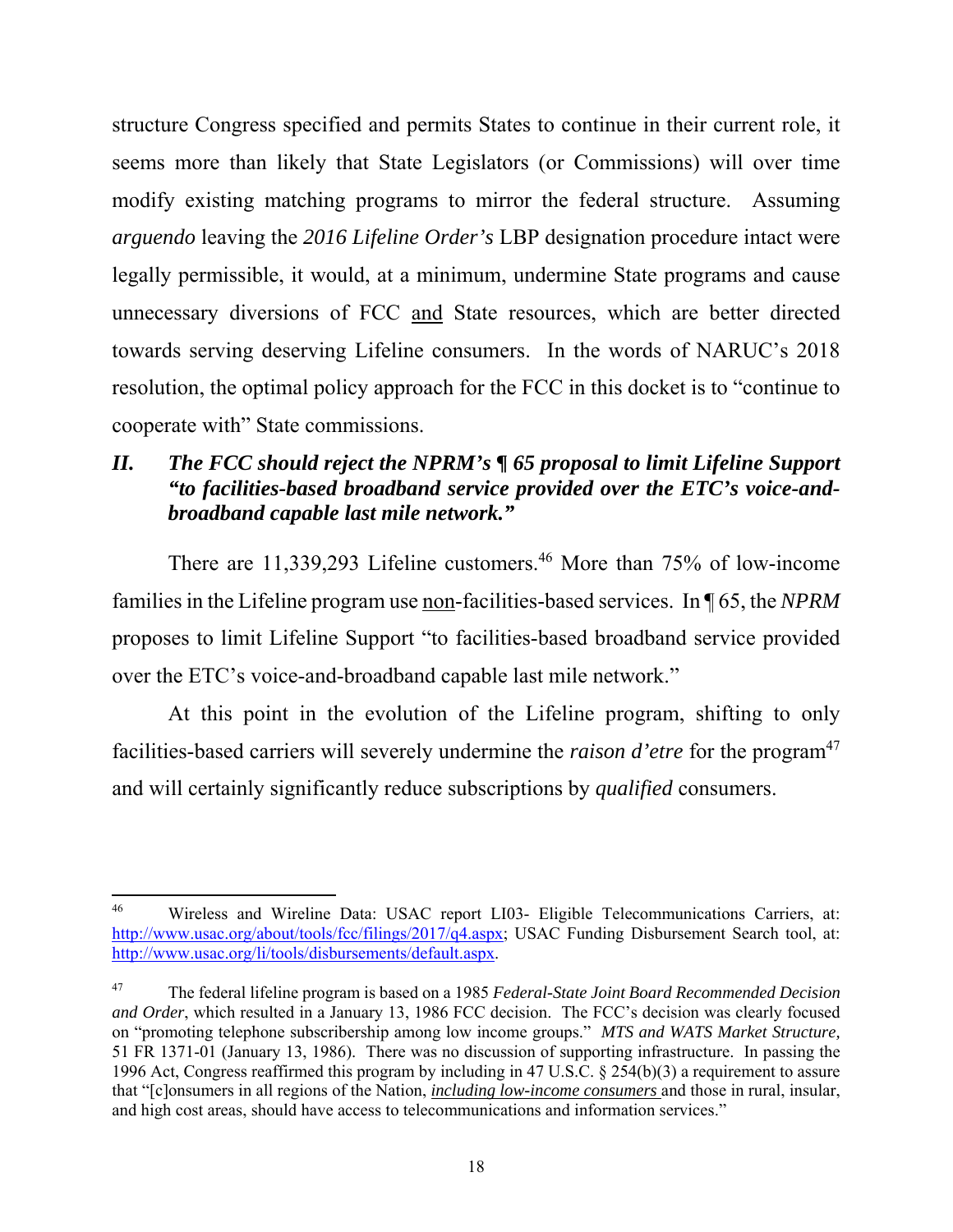And there are other problems with this approach. As the Indiana Utility Regulatory Commission points out in its January 24<sup>th</sup> comments:<sup>48</sup>

[O]ne of Indiana's dominant ILECs recently relinquished its ETC designation in portions of its service territory. In this case, in each wire center of the relinquishment area, the only ETCs remaining to offer service were Lifeline-only wireless ETCs. Only one of these ETCs has been recognized as facilities-based carrier by the FCC. However, that ETC may or may not qualify as providing Lifeline services over the last mile as the FCC is considering. In addition, this ETC did not serve all the relinquishment areas, leaving only ETCs that have received forbearance from [§]  $214(e)(1)(A)$  to provide Lifeline service in some areas of the state. Therefore, the Indiana Commission is concerned that if the FCC rescinds the forbearance . . . granted to existing Lifelineonly ETCs, many would exit the market rather than take steps to meet the facilities requirement. As a result, many areas of Indiana would not only be without a Lifeline provider, but also without any ETC.

Similarly, the comments from two Minnesota agencies point out:<sup>49</sup>

In Minnesota, only three of the 19 wireless ETCs appear to qualify under the proposed enhanced definition of "facilities-based." The Minnesota Agencies are concerned that many Lifeline subscribers would not have a viable alternative if the last mile facilities are required of the ETC. For many poor, some of whom have no permanent address, a wireless telephone is the only option to meet their communication needs and be able to manage in society.

<sup>48</sup> COMMENTS OF THE INDIANA UTILITY REGULATORY COMMISSION, at 3-4, filed January 24, 2018, in the proceedings captioned: *In the Matter(s) of Bridging the Digital Divide for Low-Income Consumers,*  WC Docket 17-287*, Lifeline and Link Up Reform and Modernization,* WC Docket 11-42, *Telecommunications Carriers Eligible for Universal Service Support,* WC Docket 09-197, online at: https://ecfsapi.fcc.gov/file/101242034523045/Indiana%20Commission%20Comments%20NPRM%20FC C%2017-155.pdf.

JOINT COMMENTS OF THE MINNESOTA PUC AND THE MINNESOTA DEPT. OF COMMERCE, at 5, filed January 24, 2018, in the proceedings captioned: *In the Matter(s) of Bridging the Digital Divide for Low-Income Consumers,* WC Docket 17-287*, Lifeline and Link Up Reform and Modernization,* WC Docket 11- 42, *Telecommunications Carriers Eligible for Universal Service Support,* WC Docket 09-197, online at: https://ecfsapi.fcc.gov/file/10124106384251/MN%20PUC%20and%20Commerce%20Lifeline%20Comm ents.pdf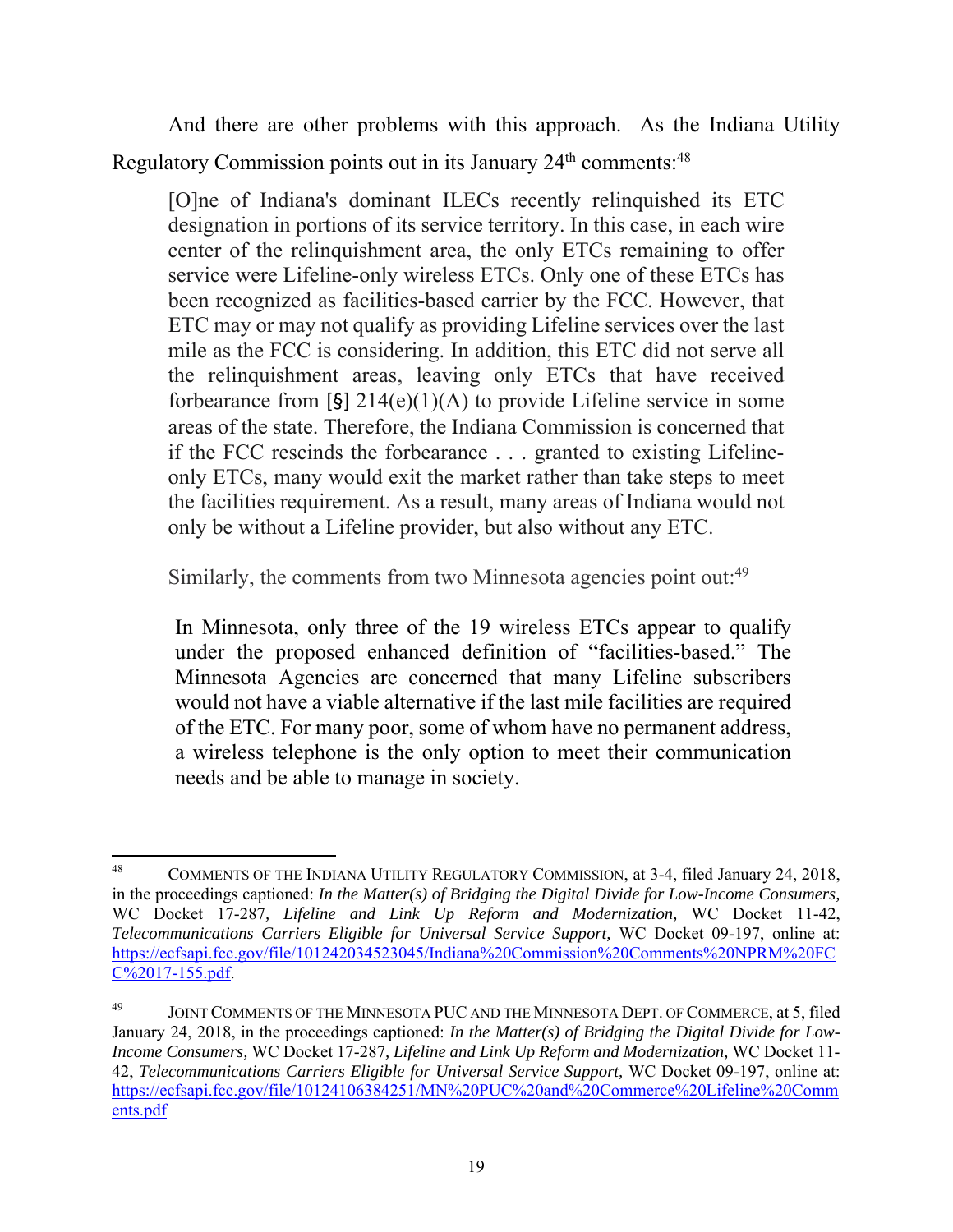It is clear that the bulk of Lifeline users use non-facilities-based providers. Unlike the federal High Cost program, the direct focus of the Lifeline program has always been on promoting service to low income users, not on promoting infrastructure deployment.<sup>50</sup> The elimination of non-facilities-based service has the very real potential of gutting the Lifeline program.

The Lifeline programs of the largest two facilities-based wireless providers are far from ubiquitous. In small minority of States where they are offered,  $51$  they are simply not comparable in terms of affordability to services provided by resellers. For example, both Verizon and AT&T wireless only offer \$9.25/month off their monthly access rates.<sup>52</sup>

the market you're in determines taxes, surcharges and fees, such as E911 and gross receipt charges. As of October 1, 2017*, they can add between 7% and 46% to the standard monthly access and other charges*. Lifeline subscribers will not be assessed a Federal [USF] charge. The Verizon Wireless Administrative Charge as of October 1, 2017 (\$1.23 per line), is a Verizon Wireless charge, not a tax, and subject to change. (emphasis added)

AT&T only offers wireless lifeline services in 14 States and Puerto Rico. *See* AT&T's "*Lifeline for Wireless Service*" webpage, at https://www.att.com/esupport/article.html#!/wireless/KM1008768 (last accessed 2/21/2018), noting "Qualifying States" are Alabama, Alaska, Arkansas, Idaho, Kentucky, Louisiana, Michigan, Mississippi, North Dakota, Oregon, South Dakota–Pine Ridge, Texas, Washington and West Virginia. *Compare,* T-Mobile's "*Lifeline Program*" webpage, online at: https://www.tmobile.com/offers/lifeline-program (last accessed 2/21/2018), which notes that T-Mobile also only offers its \$10/month (cost after applying the federal subsidy) lifeline plan in nine states and Puerto Rico.

<sup>50</sup> *See* note 47, *supra*.

<sup>51</sup> Verizon only offers wireless lifeline services in parts of four states. *See* Verizon's "*Discounted Wireless Lifeline Program Phone Service*" webpage, online at: https://www.verizonwireless.com/solutionsand-services/lifeline/ (last accessed 2/21/2018), describing its \$15.75 (after application of the federal discount) per month plan as only available "in areas where Verizon Wireless is approved to offer Lifeline service." According to the linked brochure: "Lifeline service through Verizon Wireless is only available in parts of Iowa [8 counties], North Dakota [all but 4 counties], New York [8 counties] and Wisconsin [4 counties]." (emphasis added) *That brochure also specifies that – on top of the required 2 year contract, the requirement to supply your own handset, the \$15.75/month fee, and one-time \$35 activation charge*:

<sup>52</sup> *See* note 51, *supra; See also* Verizon *"Lifeline and Link Up Programs FAQs*" webpage, available online at: https://www.verizonwireless.com/support/lifeline-link-up-faqs/ (last accessed February 20, 2018); *Compare* AT&T *"Lifeline for Wireless Service"* webpage, (last accessed February 21, 2018), noting AT&T only offers low income customers a discount on monthly bills, online at: https://www.att.com/esupport/article.html#!/wireless/KM1008768.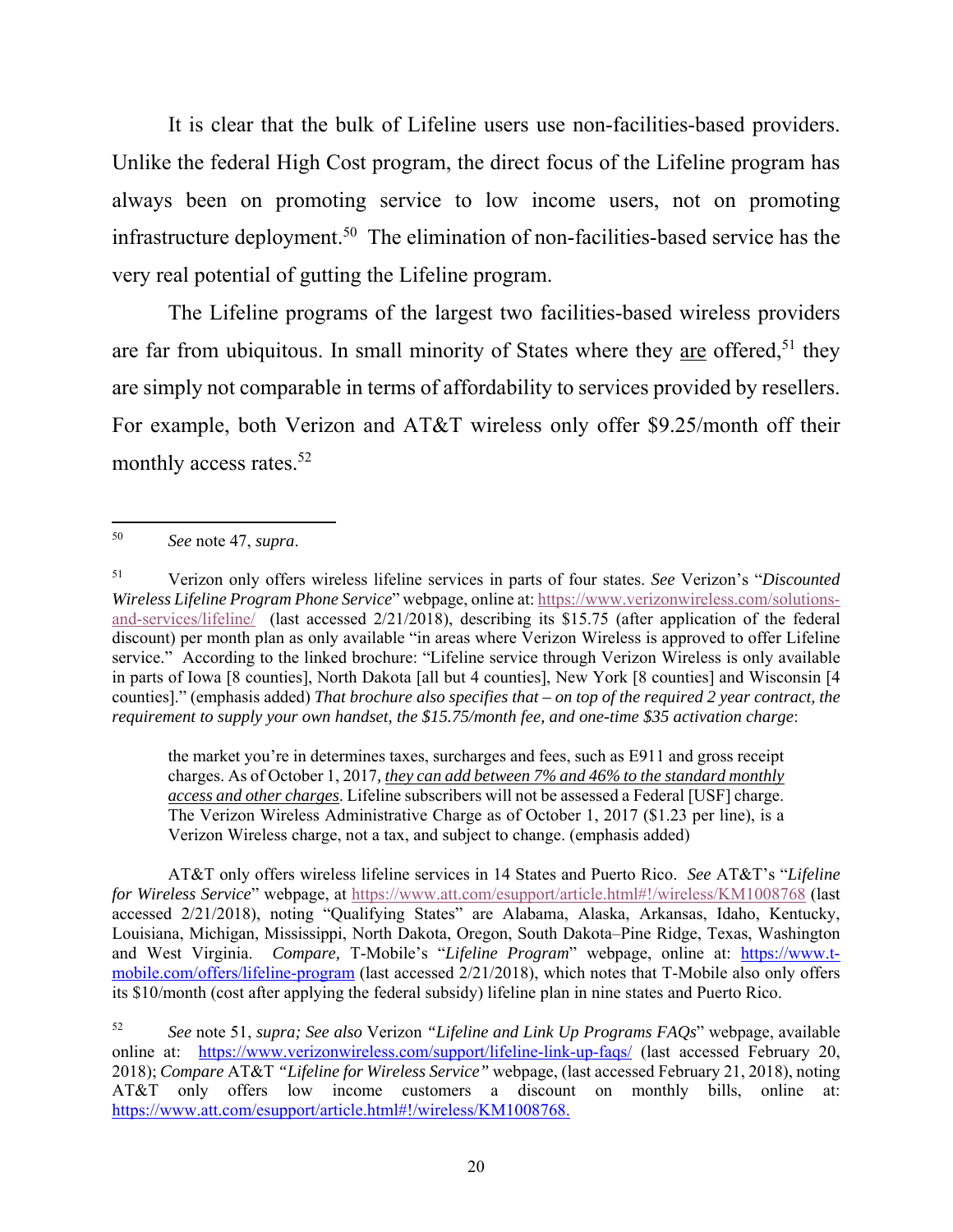In contrast, non-facilities-based resellers offer a service package covered completely by the \$9.25/month federal subsidy with no separate activation charge, and frequently no contract. The qualified recipient must pay nothing.

There simply is no question that the overwhelming majority of the homeless and those with no fixed address will necessarily be the first to lose this vital communications lifeline if the FCC goes forward with this proposal. This approach will effectively target the poorest (and most needy) people in the program first and hit them the hardest. Even in the most optimistic scenario, many consumers that qualify for the service will no longer receive it. Moreover, even with a lengthy transition, this change will also necessarily cause widespread consumer angst and confusion.

The *NPRM* suggests in *¶* 63 that this change might spur additional investment in infrastructure. However, there is also no credible evidence that eliminating nonfacilities-based service will spur additional investment in voice-and broadbandcapable networks. After all, it seems unlikely that any network owner would be selling unused airtime in large blocks to Lifeline resellers if that sale was not profitable and thus did not also contribute to the maintenance and improvement of the "resold" facilities. Also, simple economics suggest it is unlikely the FCC's revised policy can be calibrated to provide adequate encouragement to current nonfacilities-based service providers to either build their own wired facilities or overbuild other facilities-based providers – particularly in underserved/low population areas. As the Indiana comments quoted, *supra*, confirm, economic concerns have already caused (i) some large wireline facilities-based carriers to relinquish ETC status in many areas, and (ii) the largest two facilities-based wireless carriers – AT&T and Verizon – to only offer Lifeline services in a small minority of States. This is not a surprise these wireline and wireless carriers business plans are obviously not premised or focused on Lifeline programs. In contrast, many non-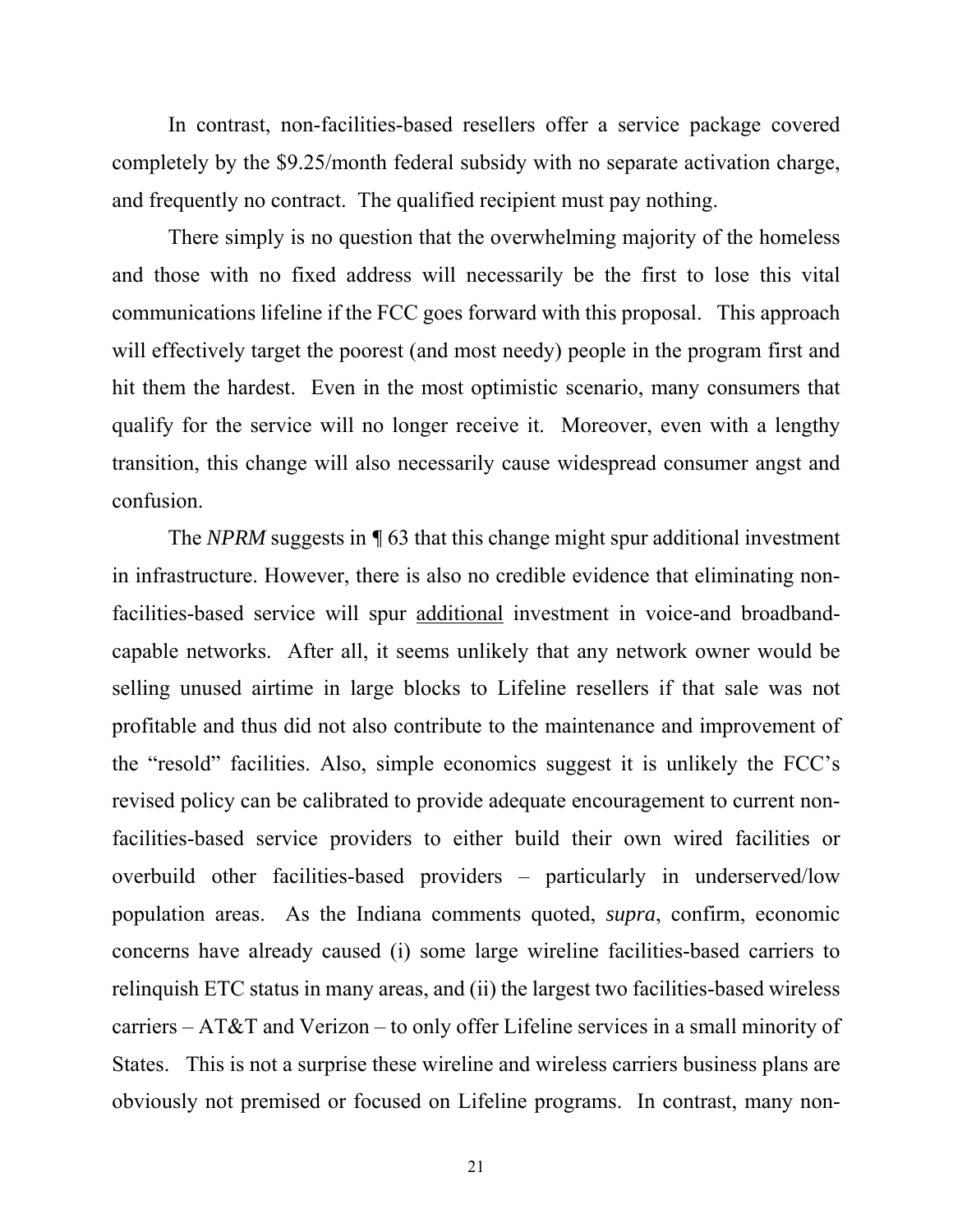facilities-based reseller's business plans are premised squarely on the existence of federal (and State) lifeline programs as the basis for operations in multiple jurisdictions.

In ¶ 65 the *NPRM* asks if a facilities-based requirement would further the FCC's goal of eliminating waste, fraud and abuse in the lifeline program. But that goal must be balanced against the reason for having a Lifeline program in the first place. Several measures implemented by the FCC in recent years have dramatically reduced incidents of waste, fraud, and abuse. This is evidenced by the significant drop in the cost of Lifeline program from \$2.1 billion in 2012 to \$1.3 billion in 2017. Moreover, the FCC is currently in the process of bringing up the national verifier – which should reduce incidents of fraud further.

NARUC strongly opposes *any* abuse of the Lifeline program. We have been partners with the FCC in reducing that abuse. It is true, of course, if the FCC imposes changes that significantly reduces the number of eligible subscribers to the program, it will likely have some impact on abuses. After all, if you spray *Roundup* on your lawn you will definitely kill all the weeds choking the grass. Unfortunately you will also kill *all the grass*. Similarly, in the context of the existing Lifeline program, any limited reductions in abuse that might accompany the imposition of a facilities-based restriction cannot offset the obvious and severe detrimental impact on Lifeline program goals – and on service to eligible consumers.

# *III. The FCC should help states "defray any cost associated with making customer eligibility information available" to the National Verifier.*

The *NPRM*, at  $\P$  59-61, asks a number of questions about how it can better partner with States to implement the National Verifier. Paragraph 50 specifically "seeks comment on ways States can be encouraged to work cooperatively with the Commission and USAC to integrate their state databases into the National Verifier without unnecessary delay."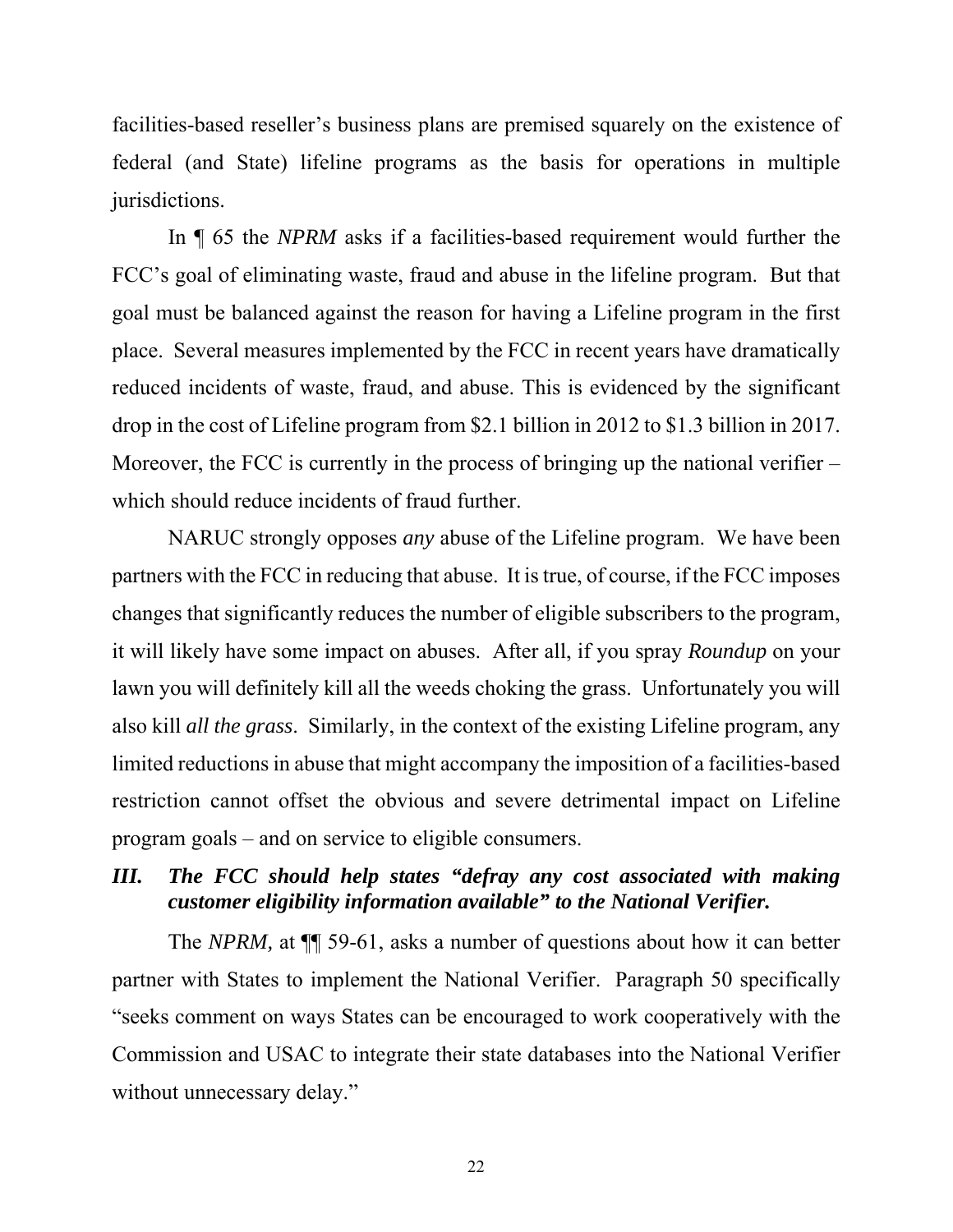In February 2016, NARUC passed a *Resolution on Reform of Lifeline Program* that identifies one necessary element of any federal integration initiative: additional compensation to cover additional/ongoing costs associated with the new procedures. Almost 25 States have implemented databases that allow ETCs or State agents to verify the eligibility of an applicant for the Lifeline program before such applicant is enrolled in the program. The state databases have proven to be a strong and effective tool against waste, fraud, and abuse by ensuring that only eligible applicants receive Lifeline benefits. The FCC's proposal for a National Verifier raises a range of questions. But it is obvious that, however integration occurs, State agencies may require additional federal funds to compensate for costs associated with verification and/or access to State databases/other resources. NARUC's 2016 resolution supports a coordinated approach and suggests that State and federal agencies consider administering the program at a central source to lower overall costs for the Lifeline program. That resolution also encourages the FCC and the States to cooperate to facilitate access, directly or indirectly, to State social service databases for the purpose of verifying Lifeline applicants eligibility. Finally, it also specifically encourages the FCC to help States defray any cost associated with making customer eligibility information available to the centralized database.

In States that already have consolidated databases for Lifeline purposes, coordination and financial compensation are especially important.

#### *IV. States should have access to USAC data.*

The *NPRM*, at  $\P$  97-98 & 102-103, specifically seeks comment on "additional" reports USAC could make public or available to state agencies to increase program transparency and accountability."

At the outset NARUC would like to compliment both the staff of the Wireline Competition Bureau, including *WCB Bureau Chief Kris Monteith* and *Telecommunications Access Policy Division Chief Ryan Palmer*, along with *the*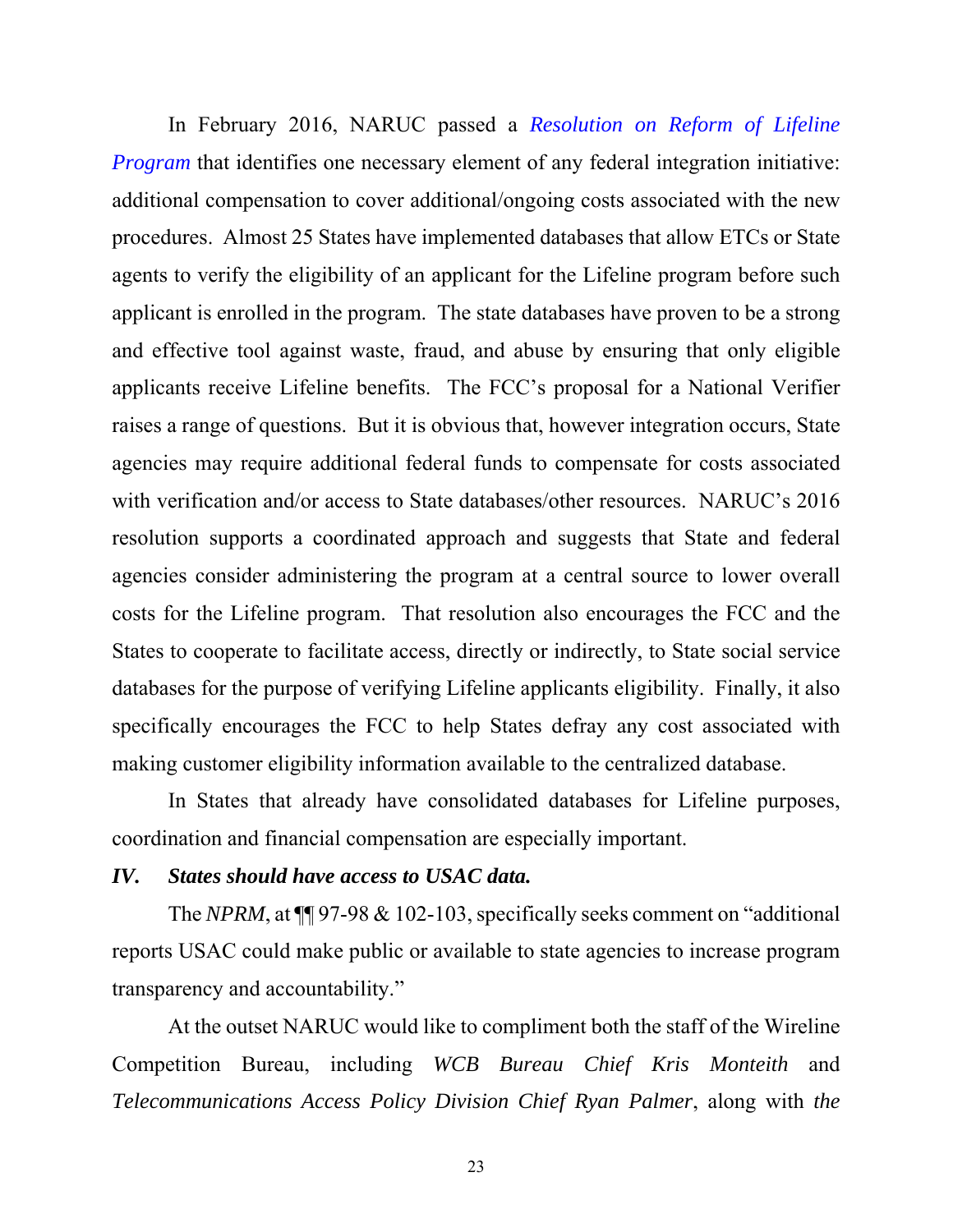*USAC staff* for their efforts to coordinate with the States on a range of issues associated with the Lifeline Program. USAC has been very responsive to several State staff requests for NLAD information. This cooperation should be encouraged and maintained.

State access to USAC reports and resources can only improve State oversight capability. Data collected by USAC should be available to State agencies to increase program transparency and accountability. Although some States have fewer resources than others to fully analyze such data, the usefulness of access cannot be underestimated. Whenever there is a company specific or a systemic problem with any aspect of the Lifeline program, it is likely to be an issue that extends beyond a single state. States and the USAC can leverage resources to achieve better oversight of both State and the federal Lifeline programs.

#### *V. The FCC should maintain support for Voice Services.*

 The FCC should maintain support for Voice Services. As even the *NPRM* acknowledges at ¶ 76, at least in rural areas, it is unclear whether low income consumers would be able to obtain quality voice services without Lifeline support. Others have made valid policy arguments for retention of voice services,  $53$  pointing out, among other things, that if support for stand-alone voice service is removed, Lifeline customers will have to buy broadband bundles, which even with a \$9.25 discount, might well be unaffordable. Plus, maintaining voice-only Lifeline service promotes consumer choice. Certainly, some consumers simply want a phone – not broadband service. Obviously, the FCC should retain the exception permitting Lifeline support for voices services in areas where there is only one Lifeline

<sup>53</sup> *See, e.g.*, NTCA/WTA Petition for Reconsideration, WC Docket No. 11-42 et al., at 6-7 (filed June 23, 2016); Petition for Reconsideration of the National Association of State Utility Consumer Advocates, WC Docket 11-42 et al., at 3-4 (filed June 23, 2016); Joint Lifeline ETC Petitioners' Petition for Partial Reconsideration and Clarification, WC Docket No. 11-42 et al., at 9-11 (filed June 23, 2016).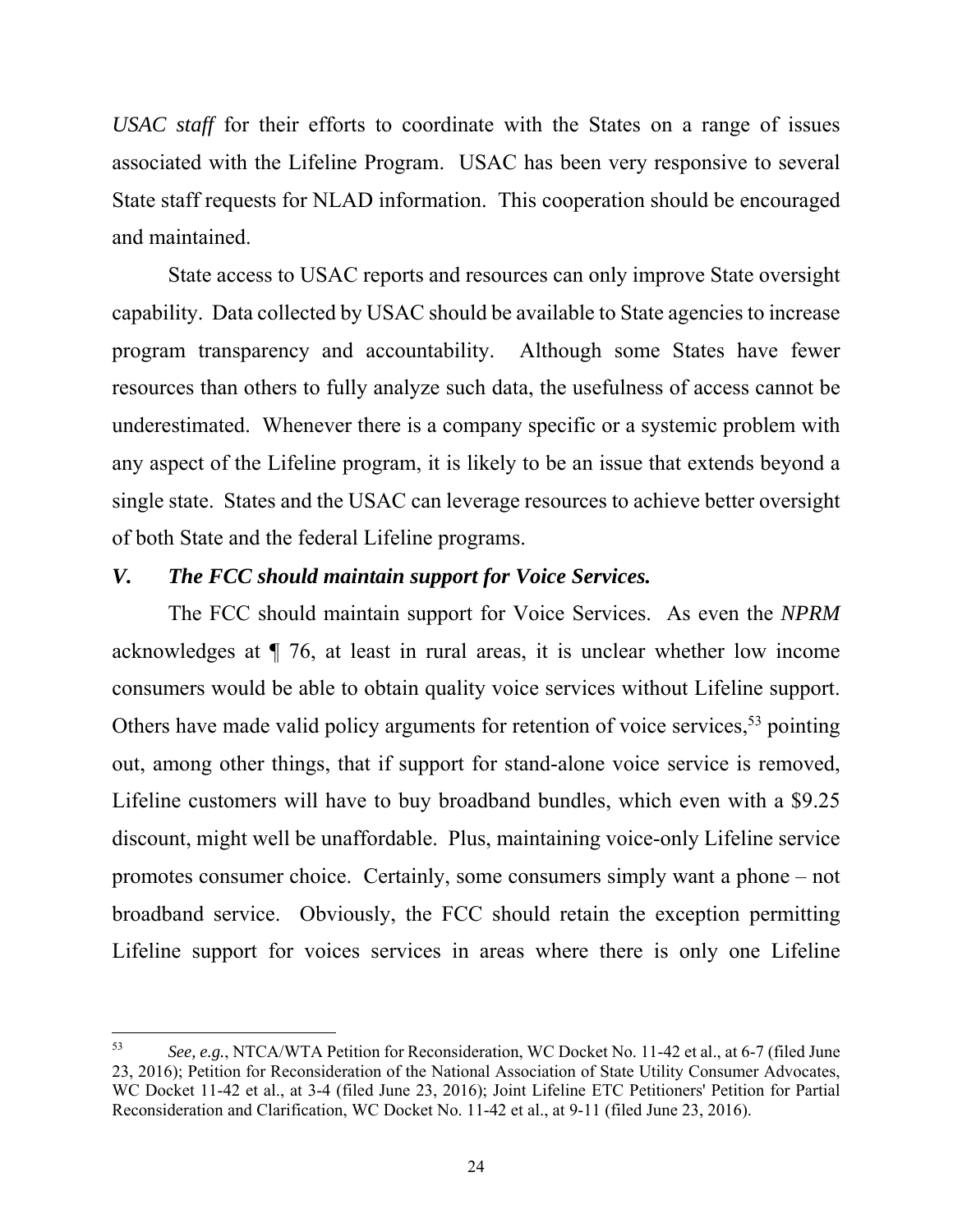provider. Universal access to voice service favors a Lifeline credit for such service to eligible customers wherever they reside.

 Absent forbearance, or another legally sustainable theory for bypassing § 214(e)(1), as long as voice services are listed as "supported services" as discussed, *supra*, all ETCs are required to offer them.

 Moreover, phasing out support for voice services is, at a minimum, facially inconsistent with a Congressional scheme which, in Title II, (i) focuses explicitly on opening competition in local phone "telecommunications services," and (ii) requires carriers to offer a "telecommunications service" to qualify for federal universal service support subsidies. Given the recent reclassification of Broadband Internet Access Service as an information service, the only qualifying "telecommunications service" such subsidized carriers currently offer is voice service.

 The *NPRM*54 postulates that the FCC "has authority under Section 254(e) of the Act to provide Lifeline support to ETCs that provide broadband service over facilities-based, broadband-capable networks that support voice service."

 Respectfully, a carrier can "support" voice service *without offering it to the public for a fee.* And it must do so to be providing a "telecommunications service" to qualify as a "telecommunications carrier" for federal universal service subsidies.

The Act is crystal clear that only a provider of *telecommunications services* can qualify for a support subsidy. 47 U.S.C. § 214(e)(1) states that only *common carriers* designated as *eligible telecommunications carriers* can receive federal universal service support. Qualifying carriers, under § 214, are designated eligible *telecommunications carriers or ETCs*. The term *telecommunications carriers* is defined at 47 U.S.C. § 153(51) as "any provider of telecommunications services." Finally, 47 U.S.C. § 153(51) specifies that a carrier "shall be treated as a common

<sup>54</sup> *NPRM* at ¶ 76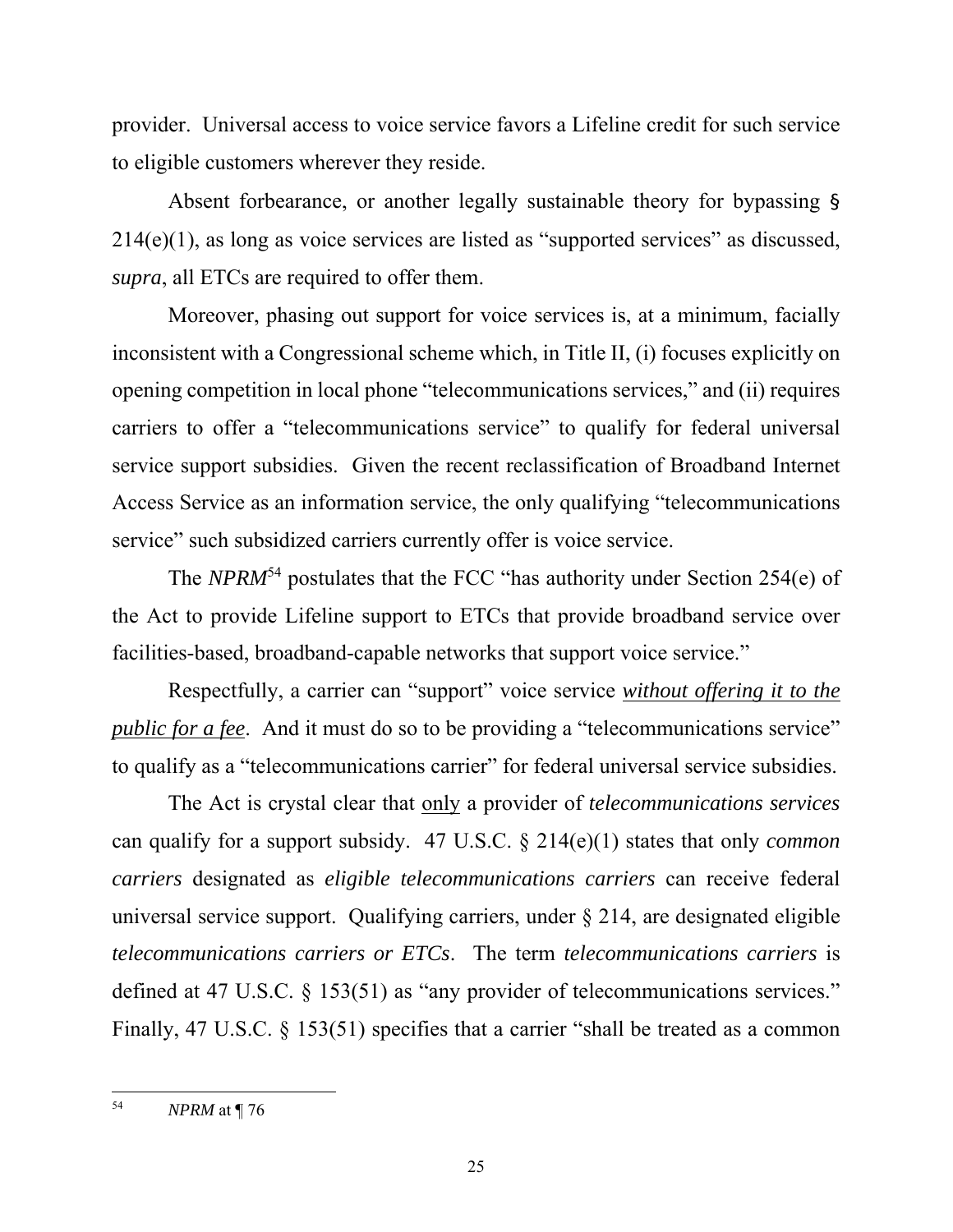carrier under this chapter only to the extent it is engaged in providing telecommunications services." Section 214(e) is in "this chapter." Necessarily, therefore, common carriers can only be treated as having that status under  $\S 214(e)$ "to the extent they are engaged in providing telecommunications services."

NARUC agrees with the implicit *NPRM* concession that "voice service" would qualify a carrier as providing a telecommunications service, but only if that carrier is offering that service for a fee to the public. After all, this approach recognizes that the  $10<sup>th</sup>$  Circuit just a few years ago confirmed that carriers must be designated as an eligible *telecommunications carrier* and have *common carrier* status to access funds. See, *In Re: FCC 11-161*, 753 F.3d 1015, at 1048-1049 (10th Cir. 2014):

> [T]o obtain USF [Universal Service] funds, a provider must be designated by the FCC or a state commission as an "eligible telecommunications carrier" under 47 U.S.C. § 214(e). See 47 U.S.C. § 254(e) ("only an eligible telecommunications carrier designated under section 214(e) . . . shall be eligible to receive specific Federal universal service support."). And, under the existing statutory framework, only "common carriers," defined as "any person engaged as a common carrier for hire . . . in interstate or foreign communication by wire or radio or in interstate or foreign radio transmission of energy," 47 U.S.C. § 153(11), are eligible to be designated as "eligible telecommunications carriers," 47 U.S.C. § 214(e). Thus, under the current statutory regime, only ETCs can receive USF funds that could be used for VoIP support. Consequently, there is *no imminent possibility that broadband-only providers will receive USF support under the FCC's Order, since they cannot be designated as "eligible telecommunications carriers.*" (emphasis added).

The  $10<sup>th</sup>$  Circuit made clear that there is "no imminent possibility that broadband-only providers" (or to the  $10<sup>th</sup>$  Circuit, ruling in 2014, an entity that only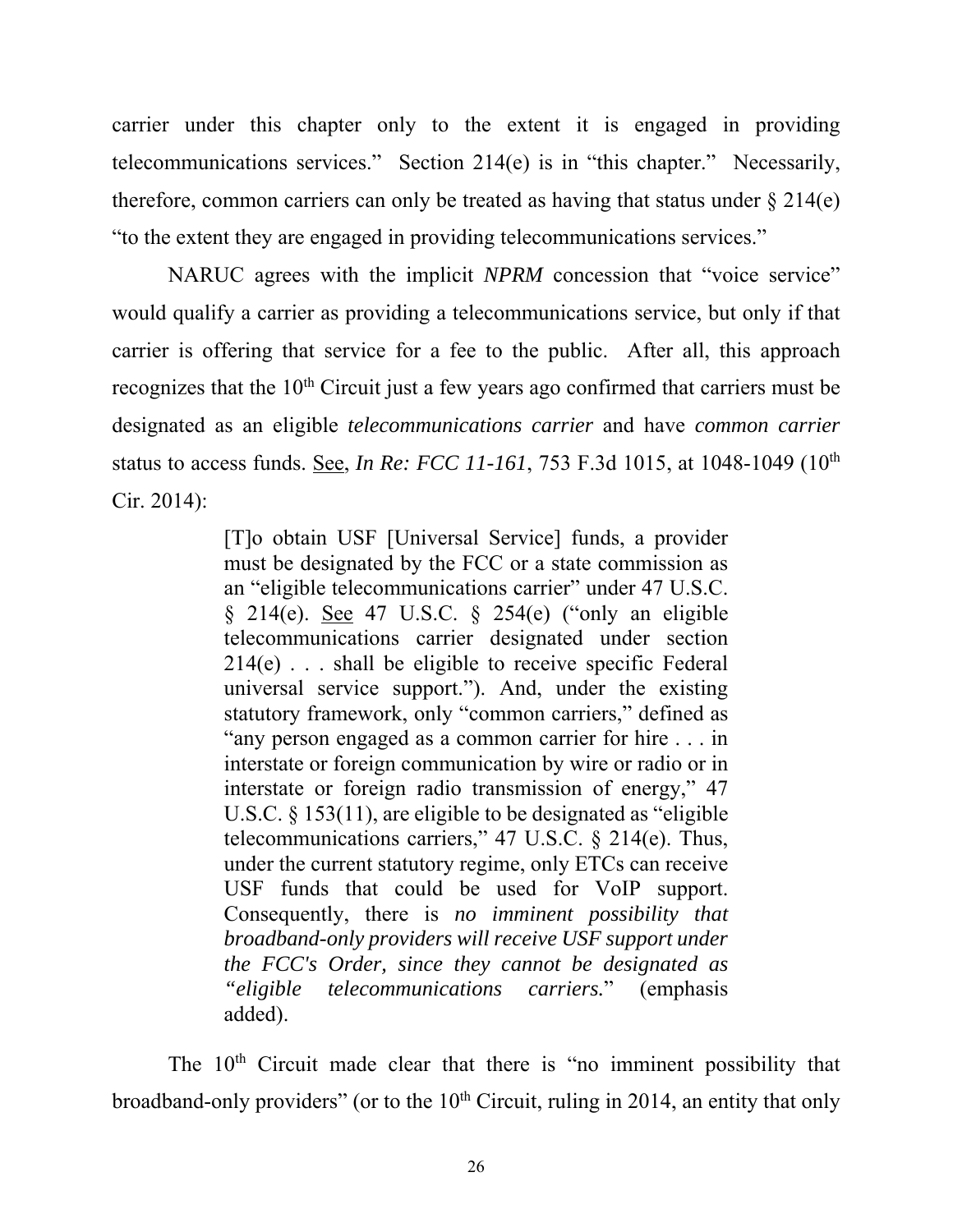provides an *information service*) will receive USF support. This is true, because, according to the statute (and the  $10<sup>th</sup>$  Circuit) "they CANNOT be designated as eligible *telecommunications carriers"* if they are only providing an information service.<sup>55</sup> Therefore, voice service providers, even if using VoIP technology, must be providing a *telecommunications service*. A number of States have made similar legal determinations by designating eligible *telecommunications carriers* to receive federal universal service funding based solely on the carrier's provision of interconnected VoIP services.56

## *VI. Any Lifeline Budget must carefully balance several factors.*

The *NPRM* seeks comment about a budget for the Lifeline program, examining different mechanisms to determine the "responsible level and to prevent undue burdens on ratepayers." Specifically, the *NPRM* proposes an annual cap for Lifeline disbursements and for the "program to automatically make adjustments to maintain the cap in the event the budget is exceeded."

According to 2014/2015 census data, only 33 percent of all eligible households subscribe to Lifeline services. NARUC urges the FCC, in any budget it sets for the Lifeline program to "carefully balance: (1) ensuring that qualified

  $rac{55}{56}$  *<u>Id</u>.* (emphasis added)

<sup>56</sup> *In the Matter of Transworld Network, Corp. Petition For Designation as an Eligible Telecommunications Carrier Pursuant to § 214(E)(2) of the Communications Act of 1934, as amended, 47 U.S.C. § 214(E)(2), and 17.11.10.24 NMAC*, Before the New Mexico Public Regulation Commission, Case No. 11-00486-UT, FINAL ORDER (issued 20 February 2013) quote is from Exhibit 1, the ALJ's *Recommended Decision*, at 16. ("Based upon its common carrier regulation as an interconnected-VoIP provider, TransWorld meets the requirement of being a common carrier for purposes of ETC designation."); *In Re: Application of Public Service Wireless, Inc. for Designation as an Eligible Telecommunications Carrier in the State of Georgia, Docket No. 35999, Document #152453 Order on Application for Designation as an ETC (March 20, 2014) , at 1-3 ("*Public Service Wireless's basic service offering is wireless . . . VoIP service."); *In re: Application of Cox California Telcom, LLC (U5684C) for Designation as an ETC, Application 12-09-014*, Decision 12-10-002 (10/3/2013), Decision Approving Settlement (rel. 10/07/2013), at 8-9, 11 ("Cox does not distinguish between circuit-switched and packet-switched telephone services. The customer is merely ordering telephone service." and "Cox asserts by offering a service that utilize[s] VoIP to the public on a nondiscriminatory basis, Cox fulfills the role of common carrier.")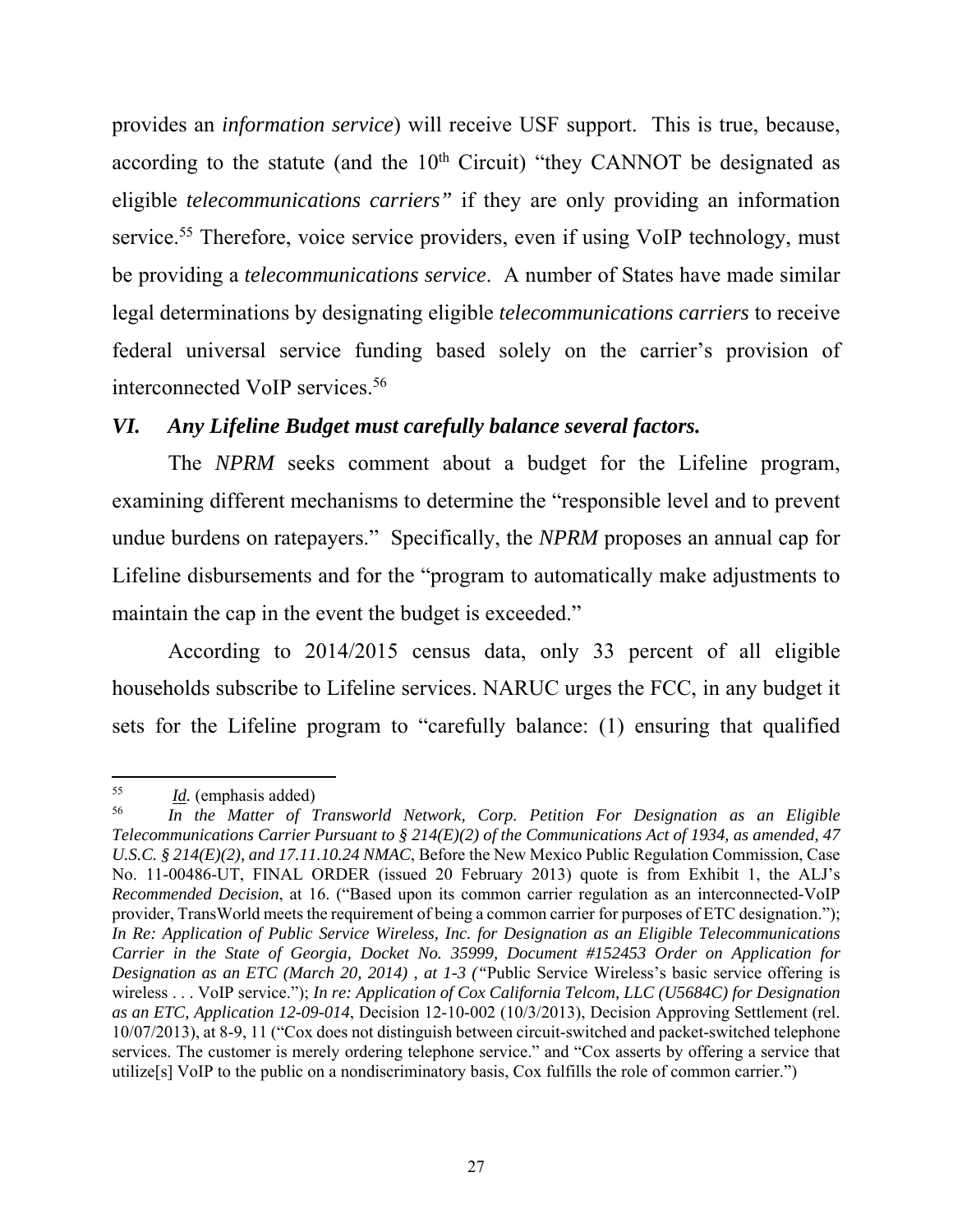households that are current subscribers do not lose their eligible Lifeline benefit; and (2) that there is reasonable and rational growth in the Lifeline fund to serve subscribers in an amount that does not exceed the current soft budget notification amount."

#### **CONCLUSION**

NARUC appreciates the opportunity the FCC has provided to submit comments on this *NPRM*. The Lifeline program is heavily dependent on effective oversight at both the federal and the State level. NARUC believes that partnership must continue. The reversal of the flawed legal constructs in the *2016 Lifeline Order*, continued FCC fidelity to the 1996 Act, additional information sharing between the FCC, USAC and the States, and providing incentives for State participation in the National Verifier are all crucial steps towards maintaining that partnership.

#### **Respectfully submitted,**

 **James Bradford Ramsay General Counsel National Association of Regulatory Utility Commissioners 1101 Vermont Avenue, Suite 200 Washington, DC 20005 PH: 202.898.2207 E-MAIL: jramsay@naruc.org**

Dated: February 21, 2018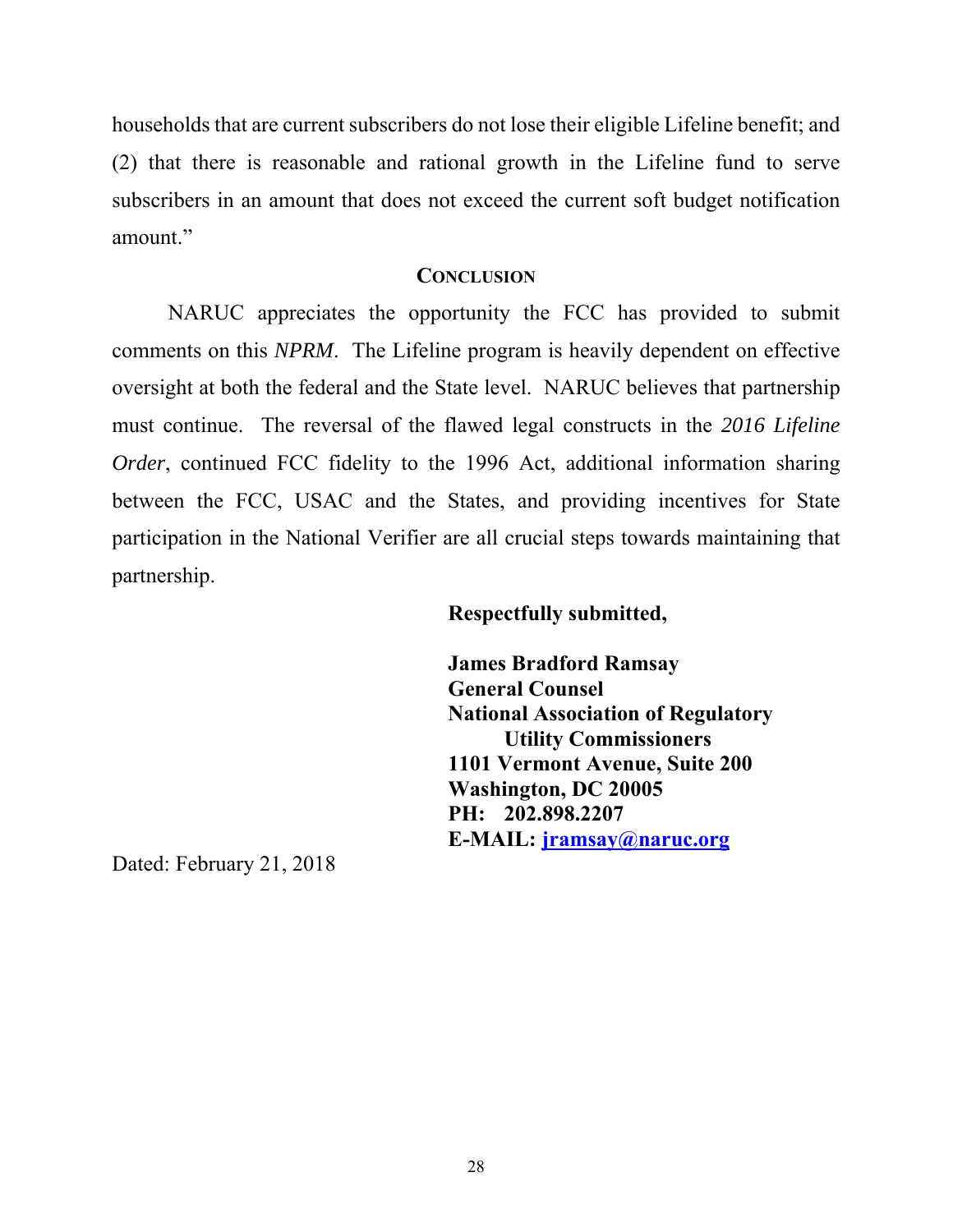### APPENDIX A

### *Resolution to Ensure that the Federal Lifeline Program Continues to Provide Service to Low-Income Households*

*Whereas* on Dec. 1, 2017, the Federal Communications Commission ("FCC") released a Fourth Report and Order, Order on Reconsideration, Memorandum Opinion and Order, Notice of Proposed Rulemaking ("NPRM"), and Notice of Inquiry addressing the federal Lifeline program and "Bridging the Digital Divide for Low-Income Consumers;"

*Whereas* in the NPRM, the FCC tentatively concludes that it "erred in preempting state commissions from their primary responsibility to designate [Eligible Telecommunications Carriers] under section 214(e) of the [Telecommunications] Act [of 1996] and seeks comment on this issue;"

*Whereas* in the NPRM, the FCC proposes to eliminate the "stand-alone LBP [Lifeline Broadband] Provider] designation."

*Whereas* since 1985, the federal Lifeline program has provided eligible low-income households with more affordable access to telecommunications services so that low-income households can be connected to jobs, healthcare, education, family, and friends;

*Whereas* currently, approximately 11.3 million households participate in the federal Lifeline program receiving \$9.25 per month from the federal Universal Service Fund;

*Whereas* the federal Lifeline program is transitioning from an affordable voice subsidy to an affordable broadband subsidy. As of December 2017, the minimum usage amount for mobile broadband is 1 GB and as of December 2018, the minimum usage amount for mobile broadband will be 2 GB;

*Whereas* since 2009, the FCC, determining that it is in the public interest, has granted forbearance to wireless resellers from "owning their own network" to obtain Eligible Telecommunication Carrier ("ETC") designation to provide Lifeline service;

*Whereas* since 2009, many wireless resellers have been approved as ETCs by the FCC and the States providing voice and broadband service;

*Whereas* the FCC, in the NPRM, seeks comment on the lawful role of States in the Lifeline program. States have been and will continue to be an important player in the Lifeline program where they have approved service providers as "eligible telecommunication carriers" pursuant to 47 CFR 54.201(b) to receive Lifeline funds; partnered with the FCC to prevent "waste, fraud, and abuse"; and used their own State dollars creating state Lifeline programs to supplement the federal Lifeline subsidy;